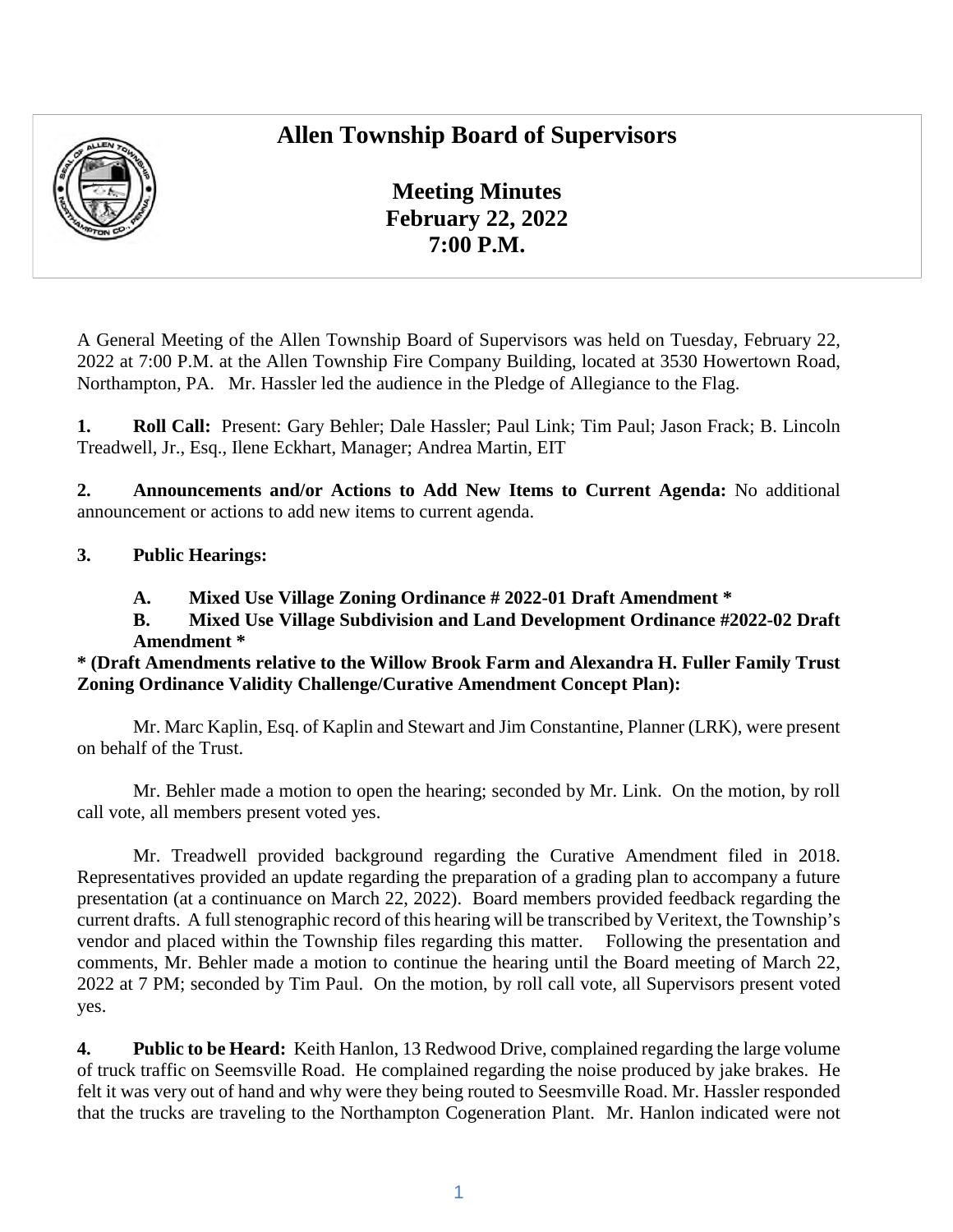these trucks were only supposed to utilize Rt. 329. Ms. Eckhart explained that the Cogeneration plant has essentially split the truck routes between Kreidersville Road and Seemsville Road. She indicated she has been in communication with representatives from the plant. Additionally, she indicated she asked PennDOT to consider a truck restriction study or brake retarder appropriate. She indicated that the Commonwealth would not consider a restriction without a reason that fits their criteria. Mr. Hassler indicated people should contact their State Representative. Mr. Hassler explained dump trucks are utilized in lieu of the prior type of truck, which was a longer trailer type truck. He further indicated

Lee Wagner, commented regarding the truck traffic issue on Seemsville Road. He felt it was like a warzone. He noted that the State should get rid of the intersection at Seemsville Road and Old Carriage Road so that they would not have to continually use the jake brakes.

### **5. Unfinished Business**

**A. Act 537 Plan Update:** Ms. Martin explained the proposal of Northampton Borough to resolve the rate issue. She reiterated the timeline of the Joint Act 537 Plan submission to PA DEP. She noted that the draft plan will contain two alternatives: alternative one for the Northampton Borough Service area with an ultimate need and timeline and alternative two for the Catasauqua Borough option for 800 EDU capacity (availability would be sufficient for Willowbrook Farms proposal as the mixed used density area and existing structures). More information is needed to determine if any additional flow could be accepted over that amount for the Catasauqua alternative. She indicated Catasauqua seems very willing to have a future discussion regarding the future connections. Following some additional discussion, Mr. Treadwell indicated the rate issue related to the current litigation should be discussed in executive session. Ms. Martin indicated the process to the amend the Act 537 Plan, once adopted, was a simplified process in comparison to the full Joint Act 537 Plan and the process the Township would undergo if the Catasauqua Alternative needed to implemented.

#### **6. New Business**

**A. Receipt of 2022 Tax Duplicate and Presentation to Real Estate Tax Collector for Collection Based on Assessed Valuation of \$233,429,200:** Mr. Behler made a motion to present the Real Estate Tax Collector with the duplicate for collection pursuant to the assessed valuation of \$233,429,200; seconded by Mr. Link. On the motion, by roll call vote, all Supervisors present voted yes.

**B. Resolution #2022-09 Statewide Local Share Grant Application – Sewer Cleaning and Televising Equipment:** Ms. Eckhart explained last fall the Township applied for this same equipment under the Local Share Monroe and Lehigh/Northampton grant program. She indicated awards for this program have not been acted upon. She indicated the Local Share Statewide Program that is now open – for the same project for which you applied to LSA Monroe and Northampton Lehigh, in case we are not awarded on the original application. She recommended the funding application for Sewer cleaning and televising equipment for \$172,278 based on the estimates received. Mr. Behler made a motion to adopt Resolution 2022-09; seconded Paul Link. On the motion, by roll call vote, all Supervisors present voted yes.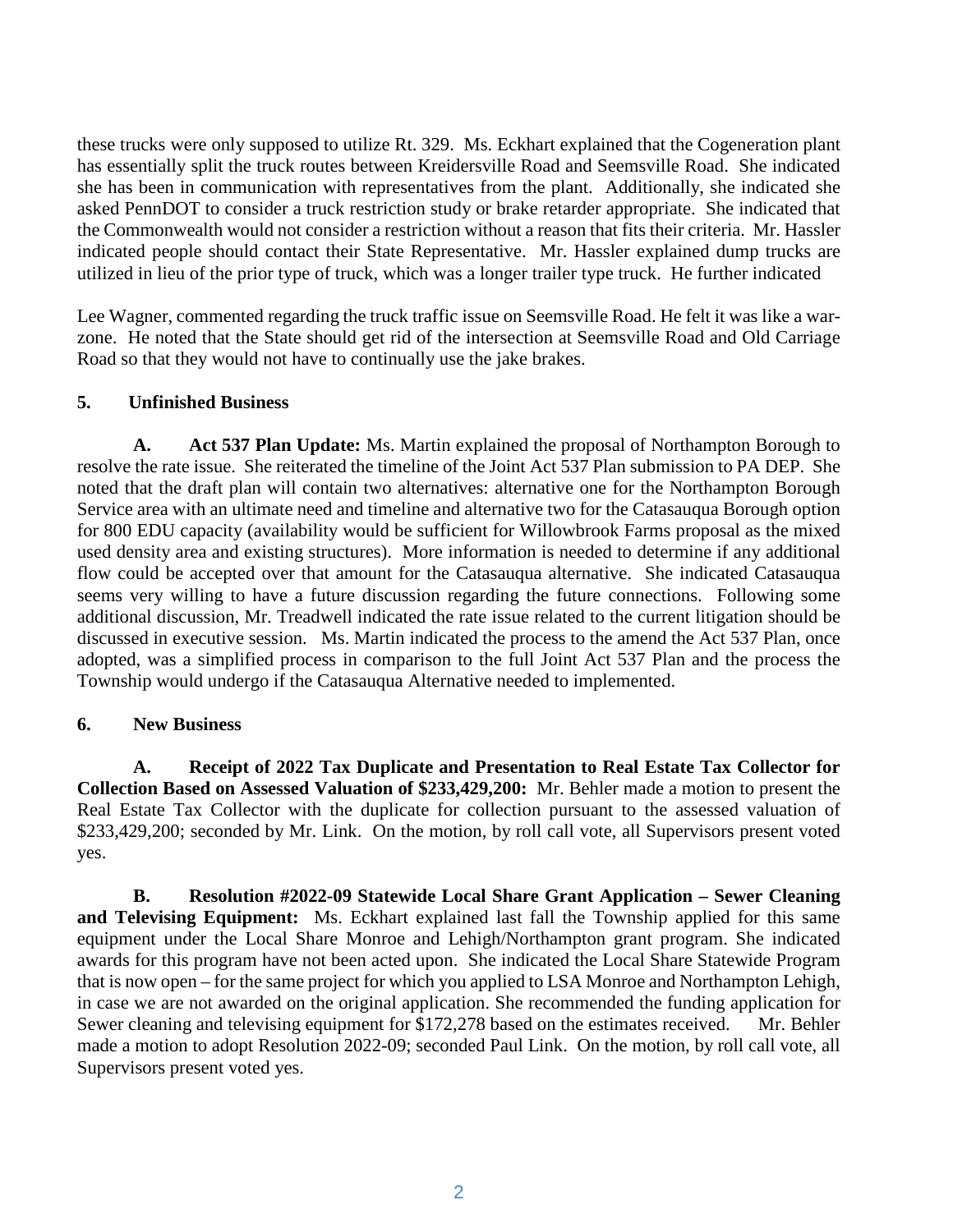**C. Kreidersville Covered Bridge Association request for use of former social hall space for monthly meetings:** Ms. Eckhart indicated the Association has requested the use of the former social hall space for their monthly meetings. She indicated meetings are the third Tuesday of each month. The Board discussed options to address this request and indicated that the Field House at Howertown Park should be made available for the meeting for the time being due to the former social hall still housing fire company property and the current municipal offices no longer having a space available.

#### **Public to be Heard:**

The Board held a brief executive session to discuss ongoing litigation. There being no further business the meeting adjourned at 8:09 PM

Respectfully submitted,

Ilene M. Eckhart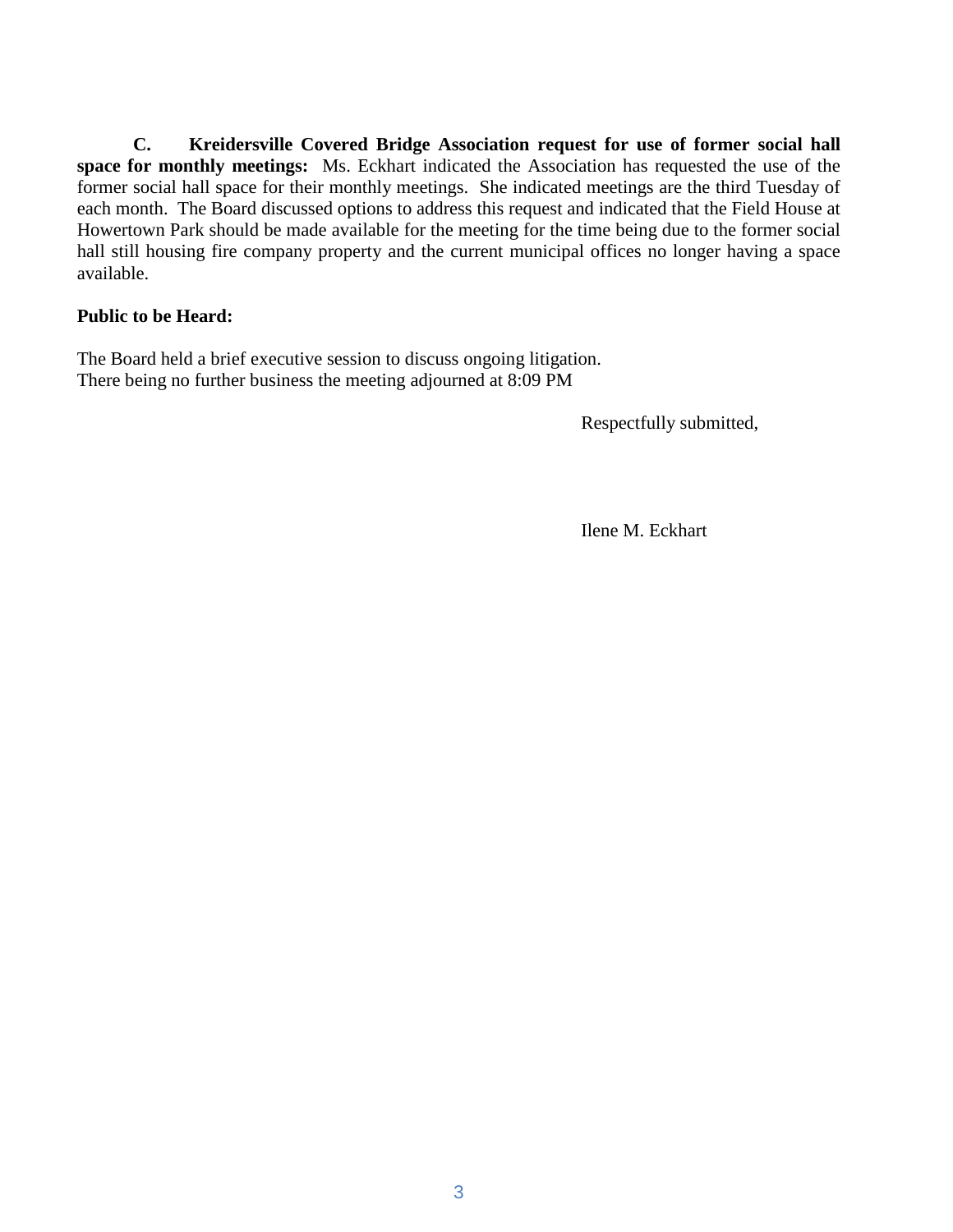<span id="page-3-0"></span>1 ALLEN TOWNSHIP BOARD OF SUPERVISORS 2 3 In Re: Public Hearing 4 A. Mixed Use Village Zoning Ordinance #2022-01 Draft Amendment and 5 B. Mixed Use Village Subdivision and Land Development Ordinance #2022-02 Draft Amendment. 6 7 | PUBLIC HEARING 8 9 Held on February 22, 2022, commencing 10 at 7 p.m. at the Allen Township Fire Company, 11 3530 Howertown Road, Northampton, Pennsylvania, 12 and stenographically recorded by Deborah K. 13 Marshall, Registered Professional Reporter. 14 15 16 BEFORE: TIM PAUL 17 JASON FRACK PAUL LINK 18 GARY BEHLER, VICE CHAIRMAN DALE N. HASSLER, CHAIRMAN 19 B. LINCOLN TREADWELL, ESO. SOLICITOR ILENE M. ECKHART, MANAGER 20 ANDREA MARTIN STAN WOJCIECHOWSKI, (VIA PHONE) ENG. 21 22 23 24 25 Page 1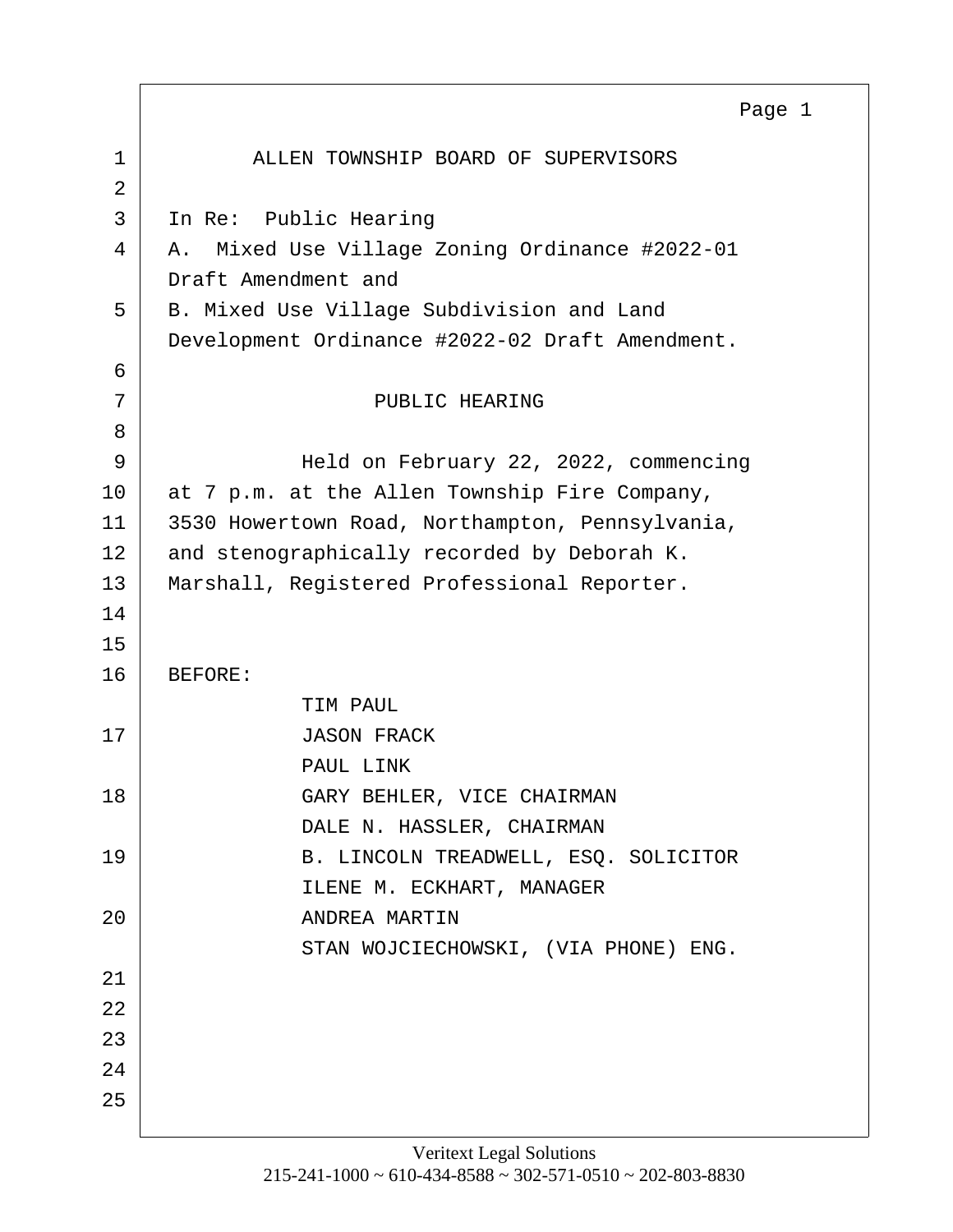<span id="page-4-0"></span>

|                |                                | Page 2 | Page 4                                               |
|----------------|--------------------------------|--------|------------------------------------------------------|
| 1              |                                |        | MR. HASSLER: Call the meeting to<br>1                |
| 2              | APPEARANCE:                    |        | 2 order. Roll call.                                  |
| 3              | <b>KAPLIN STEWART</b>          |        | 3<br>MR. PAUL: Tim Paul. Here.                       |
| $\overline{4}$ | BY: MARC KAPLIN, ESQ.          |        | $\overline{4}$<br>MR. FRACK: Jason Frack. Here.      |
| 5              | 1700 Market Street, Suite 1005 |        | 5<br>MR. LINK: Paul Link. Here.                      |
| 6              | Philadelphia, PA 19103         |        | 6<br>MR. BEHLER: Gary Behler. Here.                  |
| 7              | mkaplin@kaplaw.com             |        | 7<br>MR. HASSLER: Dale Hassler. Here.                |
| 8              | For Fuller Family Trust        |        | Stan Wojciechowski, I believe, is on the phone.<br>8 |
| 9              |                                |        | 9<br>MR. TREADWELL: Linc Treadwell.                  |
| 10             |                                |        | 10 Here.                                             |
| 11             |                                |        | 11<br>MS. ECKHART: Ilene Eckhart. Here.              |
| 12             |                                |        | 12<br>MR. HASSLER: Any announcements or              |
| 13             |                                |        | 13 actions to add items to the agenda?               |
| 14             |                                |        | MS. ECKHART: Nothing.<br>14                          |
| 15             |                                |        | 15                                                   |
|                |                                |        | MR. HASSLER: Public hearings?                        |
| 16             |                                |        | MR. TREADWELL: We have one public<br>16              |
| 17             |                                |        | 17 hearing tonight that references two potential     |
| 18             |                                |        | 18 amendments. One to the subdivision and land       |
| 19             |                                |        | 19 development ordinance, and the other to the       |
| 20             |                                |        | 20 zoning ordinance.                                 |
| 21             |                                |        | So the first order of business would<br>21           |
| 22             |                                |        | 22 be a motion to open the public hearing.           |
| 23             |                                |        | MR. BEHLER: I'll make a motion to<br>23              |
| 24             |                                |        | 24 open the hearing.                                 |
| 25             |                                |        | 25<br>MR. LINK: I'll second.                         |
|                |                                |        |                                                      |
|                |                                | Page 3 | Page 5                                               |
| $\mathbf{1}$   |                                |        | MR. HASSLER: We have a motion and a<br>1             |
| $\sqrt{2}$     |                                |        | 2 second to open public hearing. Any questions?      |
| 3              | <b>INDEX TO WITNESS</b>        |        | 3 If not, roll call?                                 |
| 4              | James Constantine-- 9          |        | MR. PAUL: Tim Paul. Here. Yes.<br>4                  |
|                | 5 Martin Fins--18              |        | MR. FRACK: Jason Frack. Yes. Here.<br>5              |
|                | 6 John Wichner<br>20           |        | 6<br>MR. LINK: Paul Link. Yes.                       |
|                | 7 Michael Stadulis<br>27       |        | 7<br>MR. BEHLER: Gary Behler. Yes.                   |
| $8\,$          |                                |        | 8<br>MR. HASSLER: And myself, yes.                   |
| 9              |                                |        | 9<br>MR. TREADWELL: So as I said, there              |
| 10             |                                |        | 10 are two potential ordinance amendments. The       |
| 11             |                                |        | 11 first Ordinance 2022-01 which is a potential      |
| 12             |                                |        | 12 amendment to the zoning ordinance.                |
| 13             |                                |        | The second is ordinance 2022-02,<br>13               |
| 14             |                                |        | 14 which is a potential amendment to the             |
| 15             |                                |        | 15 subdivision and land development ordinance.       |
| 16             |                                |        | 16 Both of these ordinances or the potential         |
| 17             |                                |        | 17 amendments are the result of the curative         |
| 18             |                                |        | 18 amendment that was filed by the Fuller Family     |
| 19             |                                |        | 19 Trust back in 2018, I think. The ordinances       |
| 20             |                                |        | 20 were both advertised.                             |
| 21             |                                |        | 21<br>Ilene, do you have the dates of that?          |
| 22             |                                |        | 22<br>MS. ECKHART: So that was January               |
| 23             |                                |        | 23<br>26th and February 3rd.                         |
| 24             |                                |        | MR. TREADWELL: Both ordinances were<br>24            |

2 (Pages 2 - 5)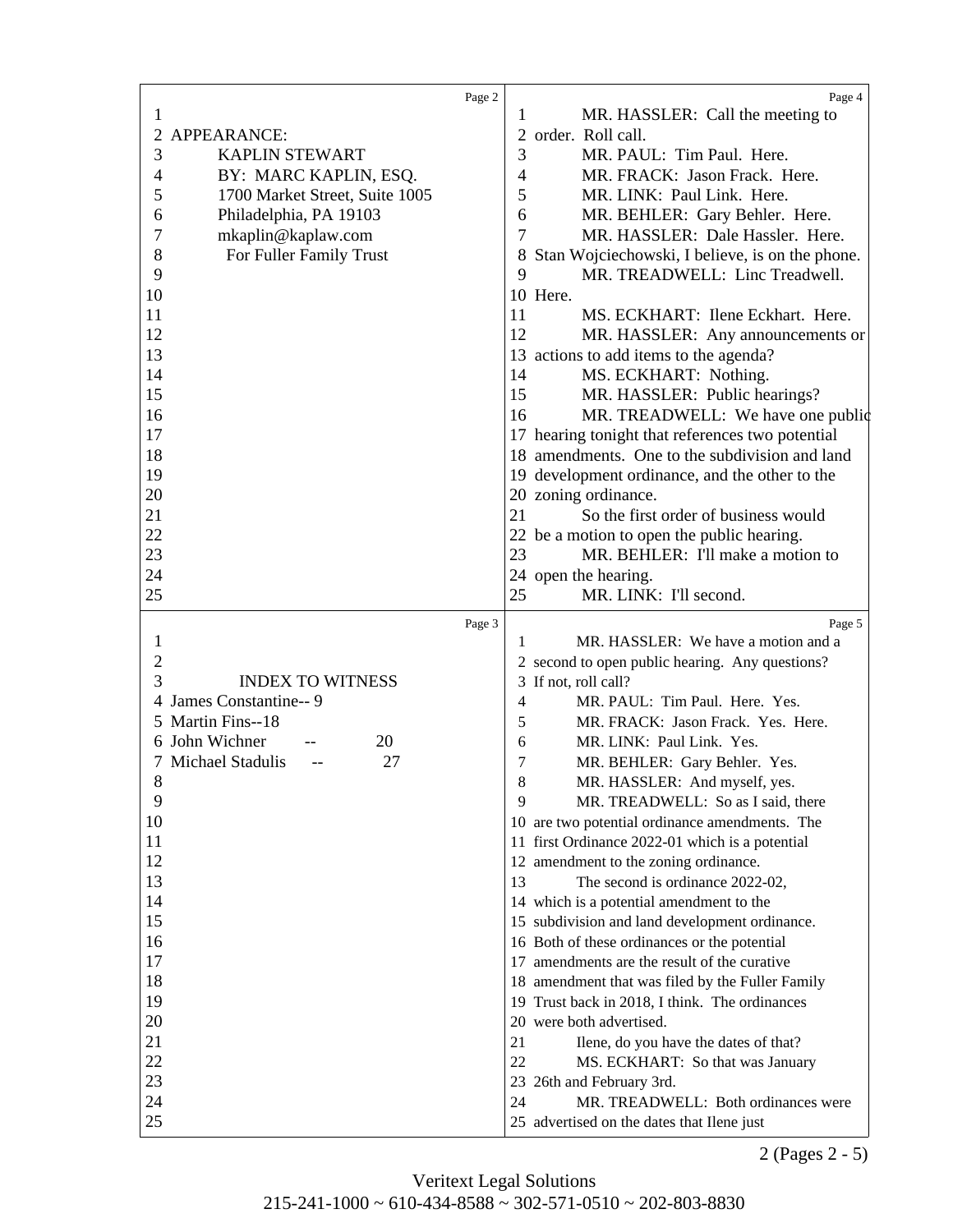<span id="page-5-0"></span>

|         | Page 6                                                                                                   |       | Page 8                                                               |
|---------|----------------------------------------------------------------------------------------------------------|-------|----------------------------------------------------------------------|
|         | 1 mentioned for the public hearing tonight. In                                                           | 1     | And we've had discussions back and                                   |
|         | 2 addition, both were sent to the Lehigh Valley                                                          |       | 2 forth. And what we are going to propose tonight                    |
| 3       | Planning Commission. Both were also sent to the                                                          |       | 3 is that we would like to go through everything.                    |
| 4       | Allen Township Planning Commission.                                                                      |       | 4 And we have Equis' architects and land planners,                   |
| 5       | The Allen Township Planning                                                                              |       | 5 part and partners, working with Jim, working                       |
| 6       | Commission, at its last meeting, recommended                                                             |       | 6 with the Fuller family.                                            |
| 7       | approval of both ordinances. However,                                                                    |       | And we are trying to work out a plan                                 |
| 8       | specifically held out the building height/how                                                            |       | 8 that will get as absolutely as close to possible                   |
|         | 9 many stories are allowed in the multi family                                                           |       | 9 as your concern. We understand your concern.                       |
| 10      | apartment units for the Board of Supervisors to                                                          |       | 10 So we're not asking you to vote tonight. We                       |
| 11      | further delve into and consider.                                                                         |       | 11 will be back. And we hope to have a plan or                       |
| 12      | The purpose of tonight's hearing is                                                                      |       | 12 plans in the next ten days or so. We would like                   |
|         | 13 for the discussion of both ordinance amendments.                                                      |       | 13 to show it to you. We would like to show it to                    |
|         | 14 There are representatives here from the Fuller                                                        |       | 14 staff.                                                            |
|         | 15 Family Trust. And they will show you, it looks                                                        | 15    | Dale, we would like to show it to you                                |
|         | 16 like a PowerPoint presentation that will have                                                         |       | 16 to get your input. And hopefully, we can now                      |
| 17      | some visuals.                                                                                            |       | 17 understand in more detail, what it will mean to                   |
| 18      | We will then have the opportunity for                                                                    |       | 18 build apartments up near Willowbrook, where it's                  |
|         | 19 the public to comment and the board to ask any                                                        |       | 19 level and then as you all know, it comes down.                    |
| 20      | questions. So, with that being said, I'll turn                                                           | 20    | We've got what we think are                                          |
|         | 21 it over to Attorney Kaplin.                                                                           |       | 21 magnificent golf views, but we've got to make it                  |
| 22      | MR. KAPLIN: Thank you, Linc. Good                                                                        |       | 22 work the right way. So that's our game plan.                      |
|         | 23 evening, Members of the Board. I think that                                                           |       | 23 Linc and I have talked about that. We think                       |
|         | 24 Linc has accurately stated how we're here.                                                            |       | 24 that's the most prudent thing. We solved an                       |
| 25      | We have spent a great deal of time,                                                                      |       | 25 awful lot of problems. We've got one more to                      |
|         |                                                                                                          |       |                                                                      |
|         |                                                                                                          |       |                                                                      |
|         | Page 7                                                                                                   |       | Page 9                                                               |
| $\perp$ | probably two or three years, working with the                                                            |       | 1 solve.                                                             |
| 2       | Township, to try and come up with a plan and an                                                          | 2     | So tonight, I'm going to turn this                                   |
|         | 3 ordinance that would be appropriate for the                                                            |       | 3 over to Jim Constantine. He is the author of                       |
|         | 4 Fuller property; the Willowbrook Farm.                                                                 |       | 4 the plan and the primary author of the                             |
| 5       | We started to make progress when we                                                                      |       | 5 ordinance. We'll let him explain to those of                       |
|         | 6 brought Jim Constantine in, our land planner.                                                          |       | 6 you who haven't seen this and to the public,                       |
|         | 7 And he set forth, creating a plan. It wasn't a                                                         |       | 7 what we're involved with. Thank you.<br>$* * *$                    |
|         | 8 fully engineered plan, but it was a plan. What                                                         | $8\,$ |                                                                      |
|         | 9 we propose to do here.                                                                                 | 9     | JAMES CONSTANTINE, having been first                                 |
| 10      | And the ordinance has had a number of                                                                    |       | 10 duly sworn, was examined and testified as                         |
|         | 11 readings before the Planning Commission, a joint                                                      |       | 11 follows:                                                          |
|         | 12 meeting. And we have resolved, in my view,                                                            | 12    | MR. CONSTANTINE: Ilene, I know you                                   |
|         | 13 everything except the one at issue about the                                                          |       | 13 had the lights off before. I don't know whether                   |
|         | 14 height and the number of stories.                                                                     |       | 14 that helps. I'll be pretty quick on this                          |
| 15      | And about two months ago, the Fuller                                                                     |       | 15 presentation, which begins with a couple of                       |
|         | 16 family entered into an agreement with Equis                                                           |       | 16 views for orientation looking at the site.                        |
| 17      | Capital Partners that, coincidentally, I                                                                 | 17    | So this is east, Willowbrook Farm you                                |
|         | 18 represented in multiple transactions in the                                                           |       | 18 can see the historic ring for equestrian use,                     |
|         | 19 Delaware Valley for the last 15 years. And they                                                       |       | 19 stables. This is looking northwest, towards                       |
|         | 20 are the cream of the crop of the developers I                                                         |       | 20 Willow Green. In the distance, there's West                       |
|         | 21 know.                                                                                                 |       | 21 Bullshead Road and then some of the historic                      |
| 22      | And they started to dig in and try                                                                       |       | 22 barns and equestrian facilities in the                            |
|         | 23 and see -- they were taking Jim's plan and how<br>24 do we make Jim's plan work in the context of the |       | 23 foreground, as well as some of the homes that<br>24 are occupied. |

3 (Pages 6 - 9)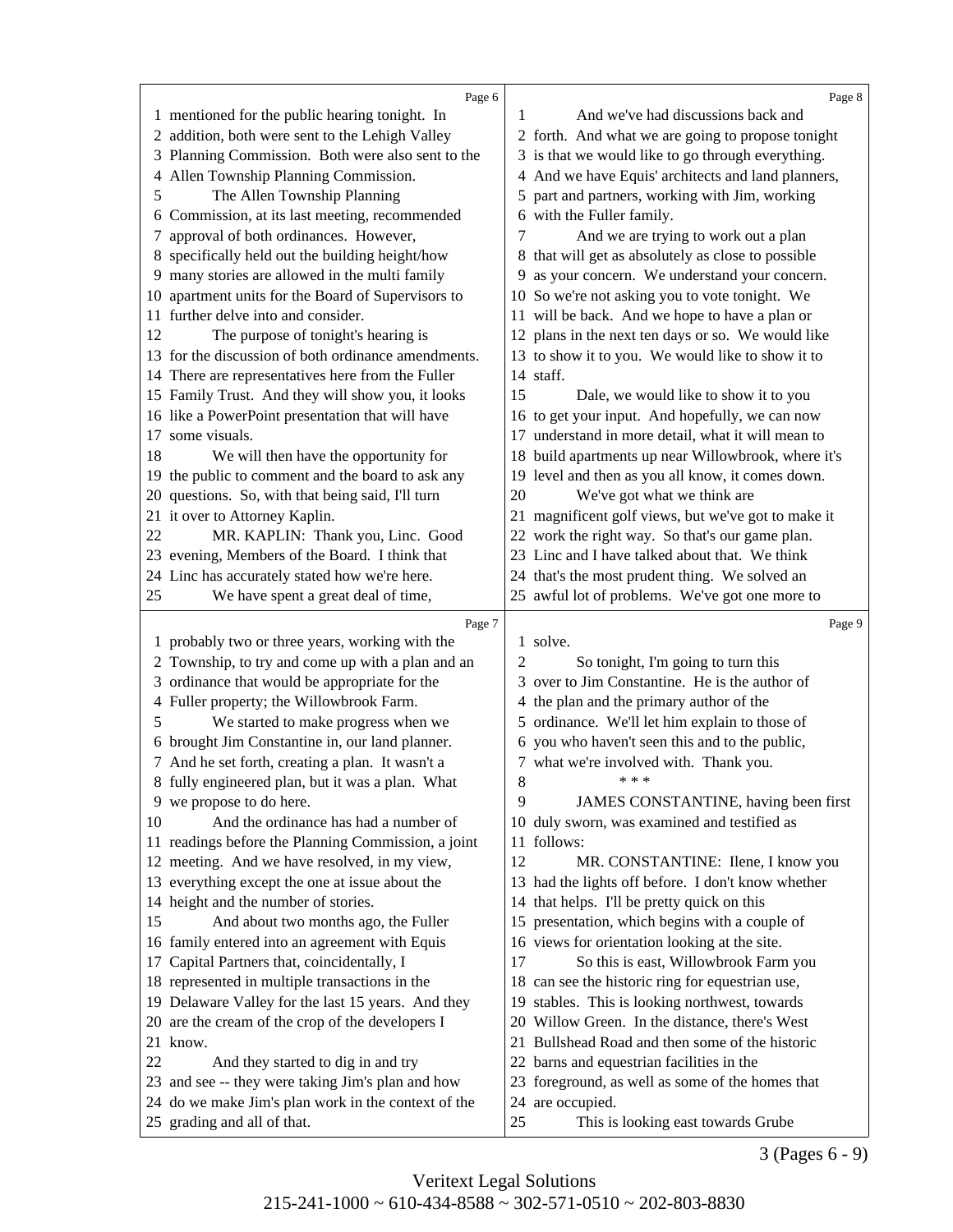<span id="page-6-0"></span>

|    | Page 10                                                                                            |    | Page 12                                                                                                  |
|----|----------------------------------------------------------------------------------------------------|----|----------------------------------------------------------------------------------------------------------|
|    | 1 Park. And there is the Fuller family home, West                                                  |    | 1 visitors. We think a lot of the folks in the                                                           |
|    | 2 Bullshead Road. Willowbrook Road.                                                                |    | 2 township and elsewhere have positive experiences                                                       |
| 3  | The site has an existing waterway,                                                                 |    | 3 at the site. So those golf and equestrian uses,                                                        |
|    |                                                                                                    |    |                                                                                                          |
|    | 4 which certainly creates, you know, an                                                            |    | 4 we intend for now, to retain and really have                                                           |
|    | 5 interesting feature and something to work                                                        |    | 5 sort of the core of the recreation mixed use, as                                                       |
|    | 6 around. Certainly to protect. The creek also                                                     |    | 6 well as a place you can go and get a bite to                                                           |
|    | sets up tremendous opportunities for some of the                                                   |    | 7 eat.                                                                                                   |
|    | 8 trail system that will come. I'll share that                                                     | 8  | The public trail system from the                                                                         |
| 9  | because there will be a public trail, and                                                          |    | 9 park, up at this corner and then coming out the                                                        |
|    | 10 obviously unique places that could be a benefit                                                 |    | 10 site and heading in this direction would connect                                                      |
|    | 11 to the community at large to experience them.                                                   |    | 11 to the NorBath Trail, as well as to the Delaware                                                      |
| 12 | There are existing tree masts in                                                                   |    | 12 and Lehigh Trail in this direction. And there                                                         |
|    | 13 several locations on the site. We are                                                           |    | 13 obviously are lots of places to walk within the                                                       |
|    | 14 preserving -- 50% of the site is open space. We                                                 |    | 14 community and beyond just on the trail. But                                                           |
|    | 15 want to try to listen to the land and work with                                                 |    | 15 that is a major public access. It's something                                                         |
|    | 16 as many of trees as possible. Because they will                                                 |    | 16 the county has in their plans. It is something                                                        |
|    | 17 create the setting.                                                                             |    | 17 that we incorporated.                                                                                 |
| 18 | And then, of course, there's history                                                               | 18 | Then there's a village center, which                                                                     |
|    | 19 on the site. There is the kiln. There are                                                       |    | 19 really takes place at the core of the site.                                                           |
|    | 20 historic -- this is an old stone barn. Other                                                    |    | 20 Beyond that, I should also point out, there are                                                       |
|    | 21 barns, some of which we intend to try to keep                                                   |    | 21 existing -- the Willowbrook subdivisions; phase                                                       |
|    | 22 and restore. Others may not.                                                                    |    | 22 one and phase two, that have been built and are                                                       |
| 23 | The vision that really came about                                                                  |    | 23 taking place already on the site.                                                                     |
|    | 24 here at this site was to try to create a mixed                                                  | 24 | And then really, new neighborhoods                                                                       |
|    | 25 use village. There's recreation that's here                                                     |    | 25 that add to that. So a residential neighborhood                                                       |
|    |                                                                                                    |    |                                                                                                          |
|    |                                                                                                    |    |                                                                                                          |
|    | Page 11                                                                                            |    | Page 13                                                                                                  |
|    | 1 today of a mixing in a small amount of                                                           |    | 1 that sort of fills in at this location. Another                                                        |
|    | 2 commercial uses, for instance, in some of the                                                    |    | 2 neighborhood that fills in over here. And then                                                         |
| 3  | old restored buildings. And then residential                                                       | 3  | up near FedEx and the other large warehouse                                                              |
|    | 4 that is within it, walkable. Has a different                                                     |    | 4 facilities along Willowbrook Road is an area                                                           |
|    | 5 feel and meets different standards.                                                              |    | 5 that we've designated for the multi family                                                             |
| 6  | And that is really what's contained                                                                |    | 6 neighborhood, in part, it is better transition                                                         |
|    | 7 in this ordinance, is the ability to create a                                                    |    | 7 use of that location. And some of the multi                                                            |
|    | 8 new village that has some of the characteristics                                                 |    |                                                                                                          |
|    |                                                                                                    | 9  | 8 family also can occur in village center.                                                               |
|    | 9 of older hamlets and villages that exist                                                         |    | The total number of new residential                                                                      |
|    | 10 throughout the region.                                                                          |    | 10 units is limited to 700. There are some                                                               |
| 11 | That includes both the mixed small                                                                 |    | 11 existing, about a dozen existing residences and                                                       |
|    | 12 scale commercial uses, which take place in the                                                  |    | 12 different buildings on the site today.                                                                |
|    | 13 barns, and a variety of types of housing from                                                   | 13 | And then there is sort of a concept                                                                      |
|    | 14 single family homes to twins, town homes, and                                                   |    | 14 plan that you're going to be seeing come in.                                                          |
|    | 15 multi family. But all mixed in.                                                                 |    | 15 But in placing some of the uses in these                                                              |
| 16 | And so the variety is really what                                                                  |    | 16 locations but with some of the pattern as it                                                          |
|    | 17 makes the mixed use village experience                                                          |    | 17 gets fine grain and goes through preliminary                                                          |
|    | 18 different, and the fact that it's all very                                                      |    | 18 engineering, we'll adjust and fit the site                                                            |
|    | 19 pedestrian friendly. And that goes to some of                                                   |    | 19 better. This is, as Marc indicated, a high                                                            |
|    | 20 the parking and street standards that I'll                                                      |    | 20 level land plan.                                                                                      |
|    | 21 highlight as well.                                                                              | 21 | So in the village center, there is an                                                                    |
| 22 | So the key elements; first, we have                                                                |    | 22 intent to sort of move towards that. And then                                                         |
|    | 23 equestrian and golf on the site today. So this                                                  |    | 23 take some of these historic buildings and really                                                      |
|    | 24 actually already is a mixed use place and a<br>25 place with history that is recognized. It has |    | 24 restore them with some unique uses to make it a<br>25 group hub or day care facility or a restaurant. |

4 (Pages 10 - 13)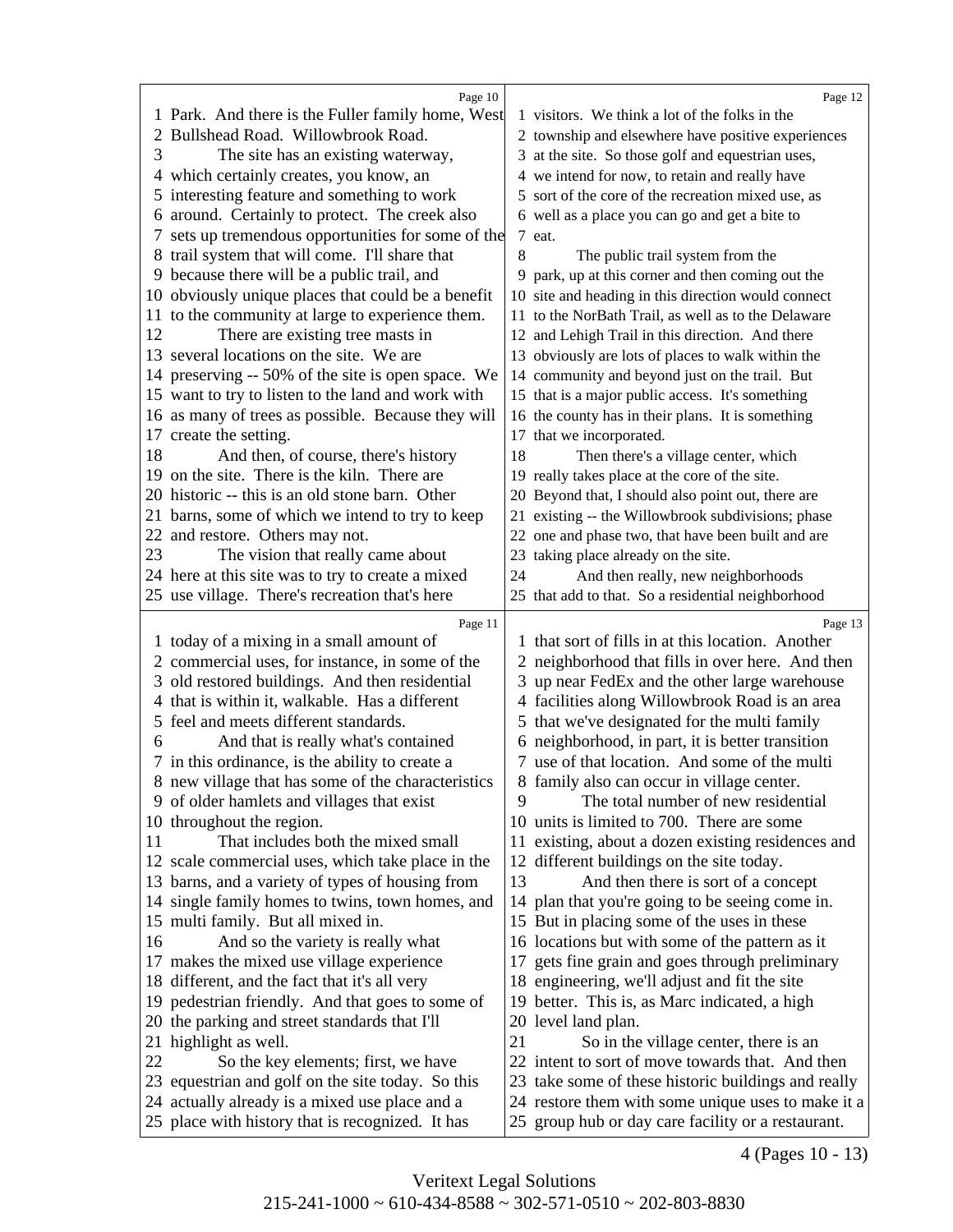<span id="page-7-0"></span>

|    | Page 14                                                                                              |    | Page 16                                                                              |
|----|------------------------------------------------------------------------------------------------------|----|--------------------------------------------------------------------------------------|
|    | 1 Perhaps some sort of a small convenience store                                                     |    | 1 of.                                                                                |
| 2  | for the residents that are on the site.                                                              | 2  | So our streets provide for restricted                                                |
| 3  | The village center takes place here,                                                                 |    | 3 on street parking. The majority of resident                                        |
|    | 4 around some of these existing buildings. This                                                      |    | 4 parking is behind. So this really becomes guest                                    |
| 5  | is the old stone barn. You can sort of see how                                                       | 5. | parking or a temporary resident spot for a                                           |
|    | 6 the idea is to knit and integrate the                                                              |    | 6 couple of hours, but not for permanent resident                                    |
|    | 7 neighborhood filled with small scale, walkable                                                     |    | parking, and ample space for fire access.                                            |
|    | 8 streets and then housing that basically sets up                                                    | 8  | So in fact, these streets will have                                                  |
|    | 9 this village feeling at the center.                                                                | 9  | greater access for fire protection in the                                            |
| 10 | Here is the equestrian and the golf                                                                  |    | 10 streets that are there today.                                                     |
|    | 11 facility, so you could see the mixed use knits                                                    | 11 | But it will also allow for buildings                                                 |
|    | 12 everything together. These barns here, there's                                                    |    | 12 to frame the street and for porches and stoops                                    |
|    | 13 the historic stone barn. This Dutch barn is                                                       |    | 13 and windows and a pedestrian friendly experience                                  |
|    | 14 located over here by the bridge, over the creek.                                                  |    | 14 that makes it a much more walkable and village                                    |
|    | 15 And some of the existing roads that we'll talk                                                    |    | 15 feel. And all of these things are integrated                                      |
|    | 16 about and show you were intended to be kept at a                                                  |    | 16 together.                                                                         |
|    | 17 narrow lane width, which is what they exist at                                                    | 17 | One other comment on the streets. We                                                 |
|    | 18 today, handling traffic.                                                                          |    | 18 have some wonderful narrow lanes and some                                         |
| 19 | And then within the neighborhoods,                                                                   |    | 19 locations on the site today. These were 12                                        |
|    | 20 there are places for the homes, town homes,                                                       |    | 20 feet. There's little pull over shoulder areas                                     |
|    | 21 twins. In some cases singles to front on green                                                    |    | 21 that are soft paved with gravel. This is the 13                                   |
|    | 22 spaces. Multi family can do that, as well. But                                                    |    | 22 foot, it is now a boulevard, around Fuller                                        |
|    | 23 everything really creates this walkable street                                                    |    | 23 Drive.                                                                            |
|    | 24 scape with village feel. And that's achieved by                                                   | 24 | And so the plan allows for these                                                     |
|    | 25 thinking about where the parking goes. The                                                        |    | 25 streets to remain and for additional pull off                                     |
|    |                                                                                                      |    |                                                                                      |
|    |                                                                                                      |    |                                                                                      |
|    | Page 15                                                                                              |    | Page 17                                                                              |
| 1  | design of the streets. And not having some of                                                        |    | 1 areas to be there. We know they work today.                                        |
| 2  | the problems that you've had in the past where                                                       |    | 2 We're really appreciative of the fact that the                                     |
| 3  | the streets become over parked. And part of                                                          |    | 3 Township worked with us to try to keep that                                        |
| 4  | that is because of where the parking is.                                                             |    | 4 character of the site.                                                             |
| 5  | This is a community that we designed                                                                 | 5  | Then lastly, I just wanted to end on                                                 |
|    | 6 in Lancaster County. And it has a walkable                                                         |    | 6 multi-family neighborhood, which is up in that                                     |
|    | 7 village streetscape. Parking that's behind, in                                                     |    | 7 corner of the site, which is in the midst of                                       |
|    | 8 a variety of different ways. I'll show you                                                         |    | 8 walking through I'd say a real deeper dive of                                      |
|    | 9 first, the streets have limited parking. It                                                        |    | 9 land planning, preliminary engineering, looking                                    |
|    | 10 doesn't occur everywhere. We have standards in 10 at the grades. It is a site that's flatter,     |    |                                                                                      |
|    | 11 there for fire protection areas carefully worked                                                  |    | 11 near Willowbrook Road, then starts to drop off.                                   |
|    | 12 out on our streets.                                                                               |    | 12 And it is challenging.                                                            |
| 13 | But the major parking for these                                                                      | 13 | But the intent is from our                                                           |
|    | 14 townhomes and twins is with alley, with rear                                                      |    | 14 standpoint, trying to have as much of the multi                                   |
|    | 15 access driveways, with surface parking behind                                                     |    | 15 family really feeling that we've shown you with                                   |
|    | 16 the multi-family or an alley with garages off of                                                  |    | 16 these images all along. And what we've asked                                      |
|    | 17 it as shown here, so that the streets aren't                                                      |    | 17 for is to try to keep it in a situation that,                                     |
|    | 18 over parked with the sort of congestion that                                                      |    | 18 you know, doesn't become a full three story                                       |
|    | 19 you've experienced out here today.                                                                |    | 19 building.                                                                         |
| 20 | We know that we try to design this                                                                   | 20 | So with that, I'll turn it back over                                                 |
|    | 21 out of this community because of the front                                                        |    | 21 to Marc.                                                                          |
|    | 22 driveways and the fact that garages aren't used                                                   | 22 | MR. KAPLIN: Thank you, Jim. That's                                                   |
|    | 23 for cars and cars are in the driveways and the                                                    |    | 23 really our presentation.                                                          |
|    | 24 cars spill out on the street. Then we have a<br>25 safety issue, which the township is well aware | 24 | We've spent so much time together<br>25 getting to this point. So, as Jim said and I |

5 (Pages 14 - 17)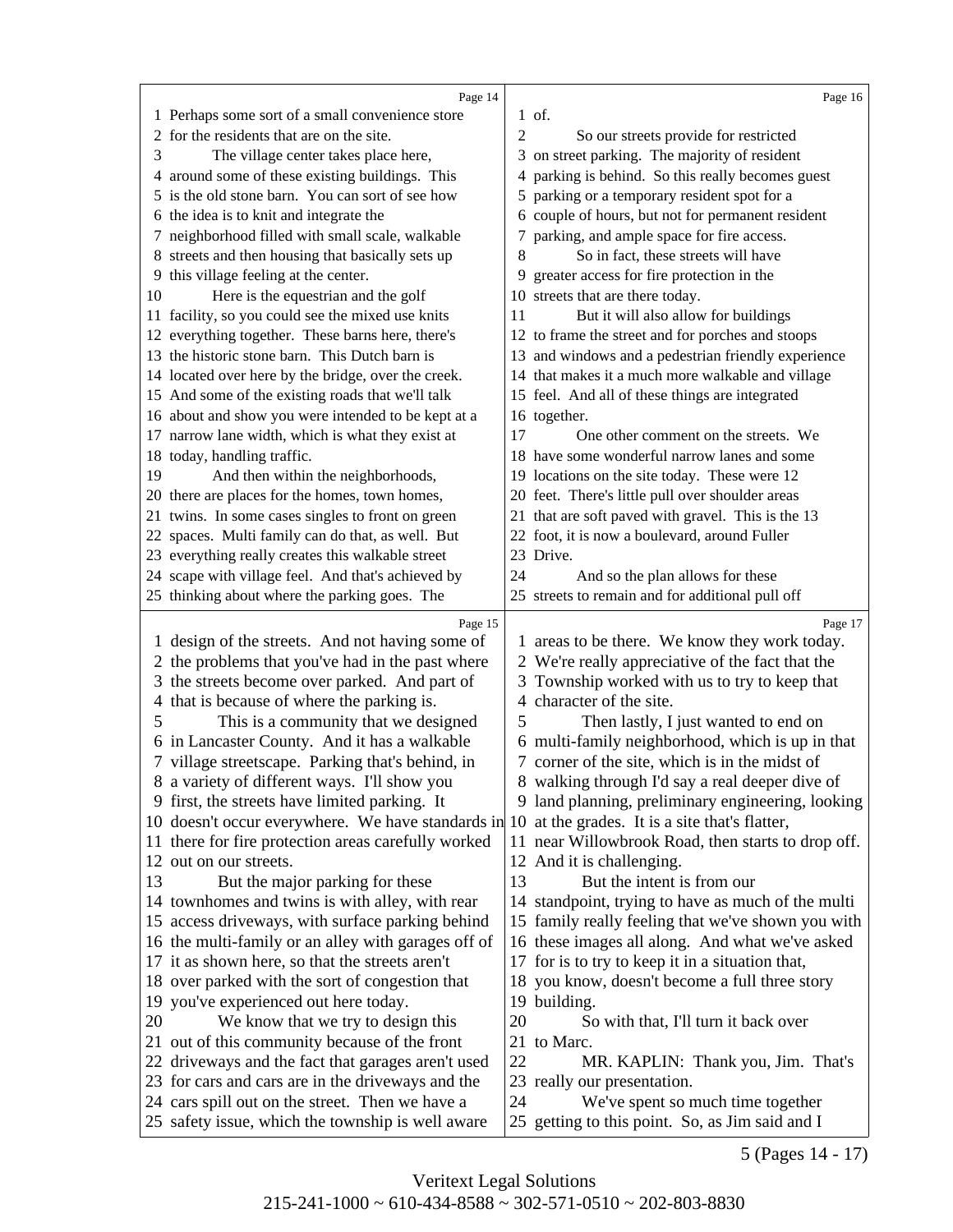<span id="page-8-0"></span>

|    | Page 18                                                                                                |                | Page 20                                                             |
|----|--------------------------------------------------------------------------------------------------------|----------------|---------------------------------------------------------------------|
|    | 1 said, we're going to come back to you with that                                                      |                | 1 where you come out.                                               |
|    | 2 upper right-hand corner, in some more detail, so                                                     | $\mathfrak{2}$ | So, we're going -- we are going --                                  |
| 3  | that you will see what we're talking about. And                                                        |                | 3 I'm sorry if I got the facts wrong. But we are                    |
| 4  | we are going to try and get that to the two                                                            | 4              | going to deal with overall traffic for us                           |
| 5  | story, a requirement that you want us to do.                                                           | 5              | getting in and out on an overall basis. And                         |
| 6  | I have my team here to answer any                                                                      |                | 6 then the improvements that are determined will                    |
| 7  | questions from the public. Thank you.                                                                  |                | be built as we build sections.                                      |
| 8  | MR. HASSLER: Does anybody from the                                                                     | 8              | John, I'm sure I botched that about                                 |
| 9  | public wish to speak and question anything on                                                          | 9              | where the traffic is coming from. Is there                          |
| 10 | this? State your name under oath.                                                                      | 10             | anything that you want to add to that?                              |
| 11 | * * *                                                                                                  | 11             | * * *                                                               |
| 12 | MARTIN FINS, having been first duly                                                                    | 12             | JOHN WICHNER, having been first duly                                |
|    | 13 sworn was examined and testified as follows:                                                        |                | 13 sworn, was examined and testified as follows:                    |
| 14 | MR. FINS: My name is Martin Fins.                                                                      | 14             | MR. WICHNER: I'm John Wichner with                                  |
|    | 15 I live at Willow Green Condo Association. My                                                        |                | 15 McMahon Associates.                                              |
|    | 16 question is, how much of the traffic that's                                                         | 16             | So during land development, we would                                |
| 17 | going to be created is going to actually come                                                          |                | 17 prepare a full transportation impact study. It                   |
|    | 18 out on Bullshead Road or Fourth Street?                                                             |                | 18 is the counts of the existing traffic. Layered                   |
| 19 | We already have, coming out of Willow                                                                  |                | 19 on top of that, population growth, plus traffic                  |
|    | 20 Green, some significant problems at certain                                                         |                | 20 associated with different phases of this                         |
|    | 21 times of the day. Catasauqua High School, you                                                       |                | 21 proposed development.                                            |
|    | 22 know, coming and going. It's very tough to get                                                      | 22             | And what Mr. Kaplin had talked about                                |
|    | 23 in and out of our complex. So have you given                                                        |                | 23 was doing that overall study and then looking at                 |
|    | 24 any thought to that? Because I don't know what                                                      |                | 24 when each of the necessary improvements that                     |
|    | 25 the access is going to be for your development                                                      |                | 25 would need to come on line, based upon unit                      |
|    | Page 19                                                                                                |                | Page 21                                                             |
|    | 1 from Bullshead. But it could be a significant                                                        |                | 1 counts and things like that.                                      |
| 2  | problem for us and your people.                                                                        | 2              | But the study area for the traffic                                  |
| 3  | MR. KAPLIN: Let me try and give you                                                                    | 3              | study does include West Bullshead. It does                          |
| 4  | half of the answer. And you heard this. You                                                            | 4              | include Willowbrook. It does include the site                       |
|    | 5 asked basically the same question when we were                                                       |                | frontage, as well as the driveways for your                         |
|    | 6 at the Planning Commission. I believe it was                                                         |                | 6 development, as well.                                             |
|    | 7 you.                                                                                                 | 7              | MR. HASSLER: Is there anyone else                                   |
| 8  | MR. FINS: No, it wasn't me.                                                                            |                | 8 that would like to comment at this time? If                       |
|    | 9 Somebody that looks like me?                                                                         |                | 9 not, is there anyone from the Board that would                    |
| 10 | MR. KAPLIN: I'm sorry. I apologize.                                                                    |                | 10 like to make a comment or anything? Any                          |
|    | 11 But yeah. It was virtually the same question.                                                       |                | 11 questions to ask?                                                |
|    | 12 And there was an extended conversation about                                                        | 12             | MR. LINK: I would just like to see                                  |
|    | 13 what we will commit to do and be required to do.                                                    |                | 13 their next drawing.                                              |
|    | 14 I think we ended up with, we're going have an                                                       | 14             | MR. HASSLER: Yes. I'm concerned                                     |
|    | 15 overall traffic improvement plan at the                                                             |                | 15 about the next drawing. Because as stated, to                    |
|    | 16 beginning. And it will take into consideration                                                      |                | 16 even get this far, it was agreed upon two                        |
| 17 | getting -- at least us getting in and out of                                                           | 17             | stories only. And the last picture, drawing I                       |
|    | 18 Bullshead and getting in and out of the main                                                        |                | 18 saw, was three stories with a garage underneath.                 |
|    | 19 entrance opposite Radar Road. And I believe a                                                       |                | 19 That's considered a story, in my book.                           |
|    | 20 right in or a right out.                                                                            | 20             | MR. KAPLIN: I understand that.                                      |
| 21 | We promise to look at the                                                                              | 21             | MR. HASSLER: And that's totally, in                                 |
|    | 22 intersection of West Bullshead and Willowbrook.                                                     | 22             | my book, unacceptable.                                              |
|    | 23 And I think I understand what you were talking                                                      | 23             | MR. KAPLIN: Well, okay.                                             |
|    |                                                                                                        |                |                                                                     |
|    |                                                                                                        | 24             |                                                                     |
|    | 24 about, about the traffic coming out and there is<br>25 some type of offset intersection, I believe, |                | MR. HASSLER: So you have your<br>25 homework that needs to be done. |

6 (Pages 18 - 21)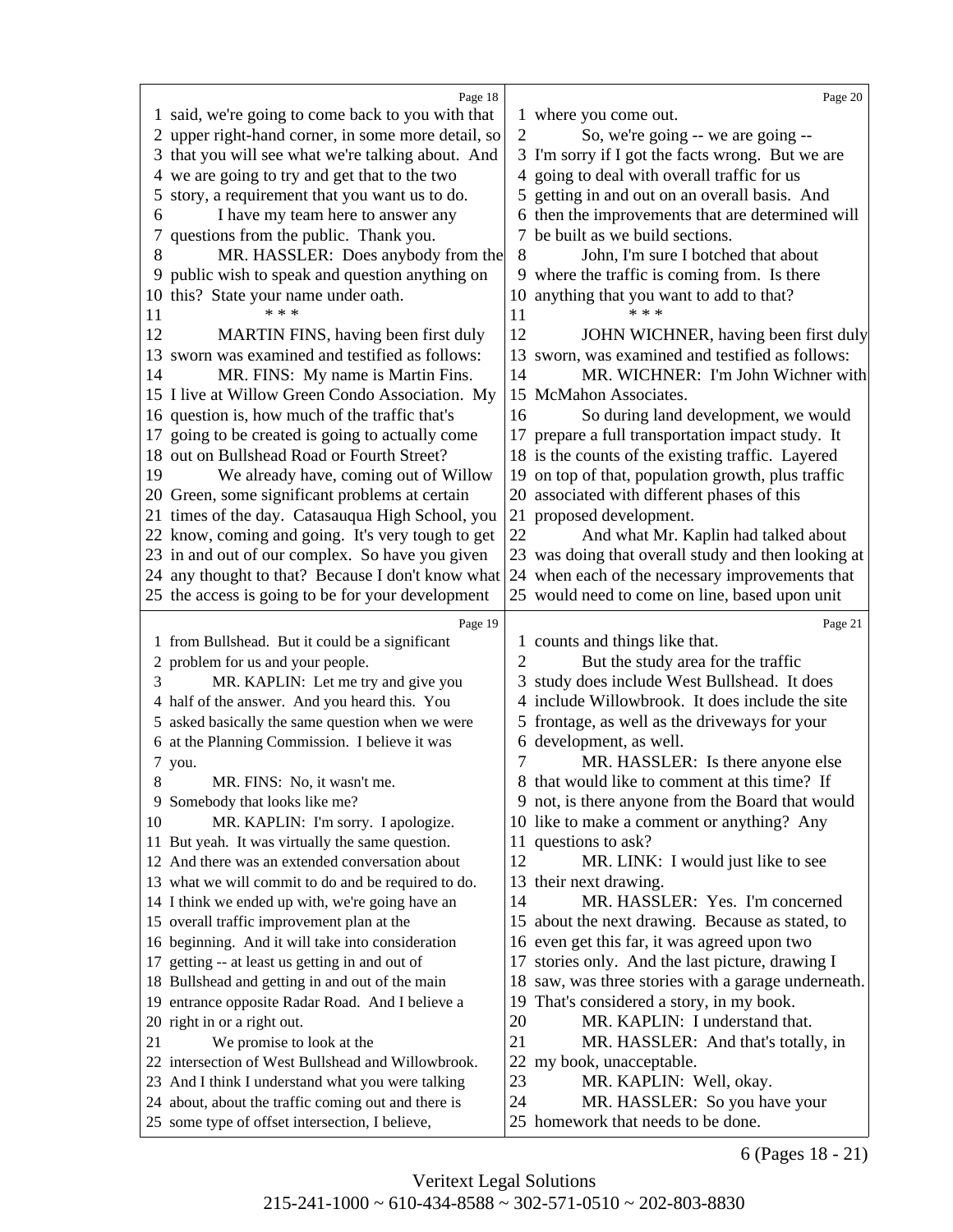<span id="page-9-0"></span>

|    | Page 22                                                                              |        | Page 24                                                                                        |
|----|--------------------------------------------------------------------------------------|--------|------------------------------------------------------------------------------------------------|
|    | MR. KAPLIN: Look, that's why --                                                      |        | 1 later. So the trust me part, I hope you will                                                 |
|    | 2 fortunately for us, Equis came along and said,                                     |        | 2 trust us a little further. And we're going to                                                |
|    | 3 we've got to solve this problem.                                                   |        | 3 bring you as good a solution as we can. And                                                  |
| 4  | And I said to the Fuller people, we                                                  |        | 4 we'll talk about it.                                                                         |
|    | 5 would love to get the zoning changed. But let's                                    | 5      | MR. HASSLER: Okay. That's all I                                                                |
| 6  | do it right. So we're going to take the time.                                        |        | 6 have to say.                                                                                 |
|    | 7 And we're going to come back. We're going to                                       | 7      | MR. KAPLIN: Thank you.                                                                         |
| 8  | show you, so it won't be a pig in a poke.                                            | 8      | MR. BEHLER: I have a comment. It is                                                            |
| 9  | MR. HASSLER: I'm asking you to go up                                                 |        | 9 on the zoning, on Page 5, Number 9. We talked a                                              |
|    | 10 to the apartments right up the road, a half mile                                  |        | 10 little bit at the Planning Commission link. It                                              |
|    | 11 from where you are right now, at Willow Ridge                                     |        | 11 was in regards to that specific sentence that I                                             |
|    | 12 Apartments. Take a look at them. There's a                                        |        | 12 was not comfortable about, where it says, any                                               |
|    | 13 little bit of off grading there but yet they're                                   |        | 13 non residential uses proposed in the village                                                |
|    | 14 still under the two stories. Make it like that.                                   |        | 14 center in addition to those specifically set                                                |
|    | 15 We are happy with that. No issues. The fire                                       |        | 15 forth above will be permitted by conditional use                                            |
|    | 16 department is happy with that. Make them like                                     |        | 16 only.                                                                                       |
|    | 17 that. No issues. Other than that --                                               | 17     | And my comment at Planning Commission                                                          |
| 18 | MR. KAPLIN: Dale, trust me. We've                                                    |        | 18 was, I wanted to make sure that there basically                                             |
|    | 19 spent a hell of a lot of time and I didn't want                                   |        | 19 wasn't going to be any industrial uses. When it                                             |
|    | 20 to rush it tonight.                                                               |        | 20 says any non residential uses, that is pretty                                               |
| 21 | MR. HASSLER: Okay.                                                                   |        | 21 much anything non residential. I just wanted to                                             |
| 22 | MR. KAPLIN: We didn't want to bring                                                  |        | 22 make sure there was something in there that                                                 |
|    | 23 in something that was half baked. We got work                                     |        | 23 industrial uses would not be allowed.                                                       |
|    | 24 to do. We've got choices between at least right                                   | 24     | I think you had said something like                                                            |
|    | 25 now, we've got choices between an enormous                                        |        | 25 you were going to fine tune that a little bit?                                              |
|    |                                                                                      |        |                                                                                                |
|    |                                                                                      |        |                                                                                                |
|    | Page 23                                                                              |        | Page 25                                                                                        |
|    | 1 amount of retaining walls and moving dirt, which                                   | 1      | MR. TREADWELL: I think what I had                                                              |
|    | 2 we don't think is a great idea. And we're                                          |        | 2 said at the Planning Commission was that that                                                |
|    | 3 trying to figure it out.                                                           |        | 3 was kind of a catch all. There are a number of                                               |
| 4  | We may swap a little land. We may                                                    |        | 4 non residential uses that are permitted in the                                               |
|    | 5 move some things around. Get a little more flat                                    |        | 5 village center, as you can see on the previous                                               |
|    | 6 ground. But, we hear you. And the only thing I                                     |        | 6 page, that I think we all agree to. And that                                                 |
|    | 7 can say is, we're working on it.                                                   |        | 7 sentence to me, was a catch all. It certainly                                                |
|    | I did not come in here tonight saying                                                |        | 8 wasn't meant to permit any industrial uses.                                                  |
|    | 9 it has been three years, or it has been four                                       | 9      | MR. KAPLIN: Linc, let's just add                                                               |
|    | 10 years, approve this. We will be back.                                             |        | 10 something of the same character, of same                                                    |
| 11 | MR. HASSLER: Okay. Because we got                                                    |        | 11 character as those listed on the prior page.                                                |
|    | 12 this far because I trusted you and said -- and                                    | 12     | MR. BEHLER: That will satisfy.                                                                 |
|    | 13 you said there was only going to be two stories.                                  | 13     | MR. KAPLIN: We don't want                                                                      |
|    | 14 Then I see a drawing that's three stories.                                        |        | 14 industrial.                                                                                 |
|    | 15 You're asking me to trust you. Okay? So --                                        | 15     | MR. BEHLER: We don't, either. I                                                                |
| 16 | MR. KAPLIN: You saw that drawing.                                                    |        | 16 want to make sure it doesn't happen.                                                        |
|    | 17 So understand why you saw that drawing. You saw                                   | 17     | MR. TREADWELL: While we're on that                                                             |
|    | 18 that drawing because Equis started to get                                         |        | 18 zoning ordinance, at the Planning Commission, we                                            |
|    | 19 involved. And they gave us a drawing. It is                                       | 19     | also had a discussion about what type of                                                       |
|    | 20 two stories on one side. And it was either -- a                                   |        | 20 structure would be -- I'm on Page 6 of the                                                  |
|    | 21 three story town house on the other. And I gave                                   |        | 21 zoning ordinance.                                                                           |
|    | 22 it to Linc. I said, is this going to cause a                                      | $22\,$ | Subparagraph $(e)(5)$ . We also had a                                                          |
|    | 23 problem?                                                                          |        | 23 discussion of what type of structure would be                                               |
| 24 | I didn't say, adopt the ordinance. I<br>25 said, we'll come back. We'll deal with it |        | 24 permitted in the open space. And I think at<br>25 that time at the Planning Commission, the |

7 (Pages 22 - 25)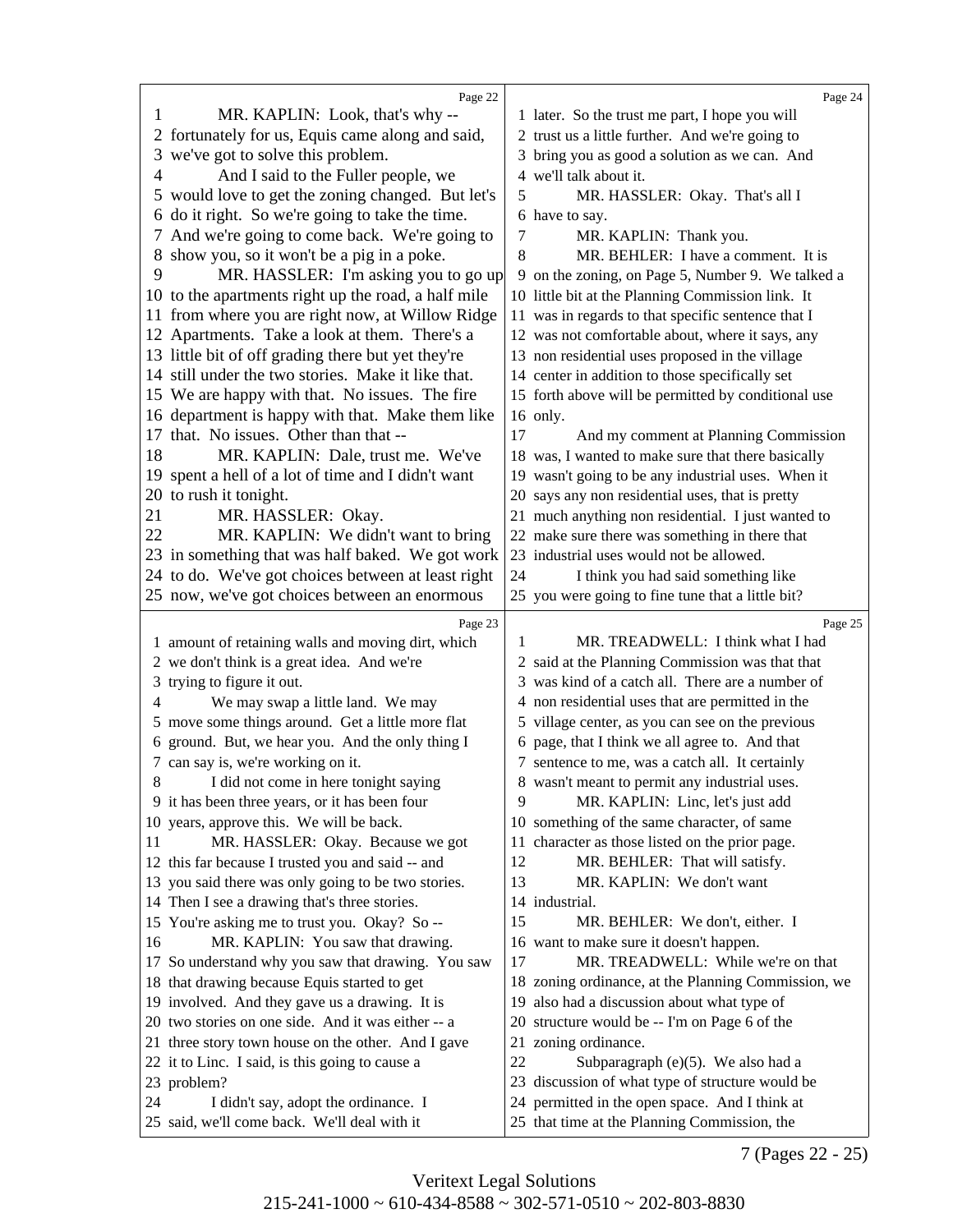<span id="page-10-0"></span>

|    | Page 26                                                                           |                | Page 28                                             |
|----|-----------------------------------------------------------------------------------|----------------|-----------------------------------------------------|
|    |                                                                                   |                |                                                     |
|    | 1 property owner had discussed that there may be                                  |                | 1 there's no question what that really means. I     |
|    | 2 some existing halfway house-type structures on                                  |                | 2 think that's what Linc was trying to get to.      |
| 3  | the golf course that would be allowed in the                                      | 3              | MR. TREADWELL: We can do that.                      |
|    | 4 open space. But I think we need to clarify                                      | $\overline{4}$ | MR. BEHLER: Also, be careful of the                 |
| 5. | either here or at the next time we're here                                        |                | 5 use of the word, halfway house. Because that      |
| 6  | talking about this, what type of structure we're                                  |                | 6 does mean something else.                         |
| 7  | talking about, allowing in the open space.                                        | 7              | MR. TREADWELL: We're going to call                  |
| 8  | Because structure could mean a lot of things as                                   |                | 8 it a snack shack.                                 |
|    | 9 well.                                                                           | 9              | MR. STADULIS: It used to be by the                  |
| 10 | MR. KAPLIN: That one, we want to be                                               |                | 10 9th hole of an 18 hold course, which was         |
|    | 11 able to resolve. We're not looking for                                         |                | 11 halfway.                                         |
|    | 12 structures other than the type of structures                                   | 12             | MR. TREADWELL: I have one other                     |
|    | 13 that are there now. And what we really                                         |                | 13 issue that I thought the board should discuss.   |
|    | 14 concentrated on, I think, was, is that what do                                 |                | 14 It is in the proposed amendment to the           |
|    | 15 you call? The halfway house?                                                   |                | 15 subdivision and land development ordinance.      |
| 16 | MR. TREADWELL: It is like a snack                                                 | 16             | And it is on Page 17, at the top, sub               |
|    | 17 shack.                                                                         |                | 17 paragraph (a). And it talks about the sanitary   |
| 18 | MR. KAPLIN: Well, that's the easy                                                 |                | 18 sewer system being dedicated to the Township or  |
| 19 | one. The other one that we have to answer is                                      |                |                                                     |
|    |                                                                                   |                | 19 an applicable authority.                         |
| 20 | the clubhouse.                                                                    | 20             | I think we should clarify what                      |
| 21 | MR. STADULIS: We agreed to keep that                                              |                | 21 portion of the sanitary sewer system we're       |
|    | 22 out of the open space calculation.                                             |                | 22 talking about. I assume we're not talking about  |
| 23 | MR. KAPLIN: Right. That's the way                                                 |                | 23 laterals or internal pipes. Right? It is         |
|    | 24 we resolved that.                                                              |                | 24 probably the mains within the roadway or within  |
| 25 | MR. BEHLER: How many structures are 25 existing easements. I don't think that the |                |                                                     |
|    |                                                                                   |                |                                                     |
|    |                                                                                   |                |                                                     |
|    | Page 27                                                                           |                | Page 29                                             |
|    | 1 there? Can we just agree to take structures out                                 |                | 1 township wants to own any pipes going to          |
|    | all together? I mean, there can't be that many                                    |                | 2 individual units?                                 |
| 3  | there now, right, that are in what we consider                                    | 3              | MR. KAPLIN: No. No. I agree with                    |
| 4  | the open space area?<br>* * *                                                     |                | 4 you.                                              |
| 5  |                                                                                   | 5              | MR. TREADWELL: Okay.                                |
| 6  | MICHAEL STADULIS, having been first                                               | 6              | MR. KAPLIN: And for as long as I've                 |
| 7  | duly sworn, was examined and testified as                                         |                | 7 been doing this, there's always been this issue   |
|    | 8 follows:                                                                        |                | 8 that I've seen. I represented a sewer authority   |
| 9  | MR. STADULIS: We spoke about                                                      |                | 9 a long time ago. And when there's a sewer         |
| 10 | specifically excluding the grill from the open                                    |                | 10 problem, the home owner calls the sewer          |
| 11 | space, at the Planning Commission meeting.                                        |                | 11 department. Doesn't call anybody else.           |
| 12 | MR. BEHLER: I do remember that.                                                   | 12             | So, it is a decision that you will                  |
| 13 | MR. STADULIS: So what we call the                                                 |                | 13 want to make as to what do you want to have      |
|    | 14 halfway house is, as what Mr. Treadwell said, it                               |                | 14 control over? We'll draw the line wherever you   |
|    | 15 is a snack shack. You could get a soda, get a                                  |                | 15 want. And it is easy to draw the line where the  |
|    | 16 beer, get golf balls, things like that. It is                                  |                | 16 lateral connects at the curb stop.               |
| 17 | really an accessory use.                                                          | 17             | MR. TREADWELL: Most of the projects                 |
| 18 | The item that we discussed last time                                              |                | 18 that are located in Allen Township, that the     |
|    | 19 was, was the grill/restaurant, whatever you want                               |                | 19 Township -- where the Township owns the sewer    |
|    | 20 to call it, really accessory to the golf course?                               |                | 20 lines, we own the lines in the road. Anything    |
|    | 21 I thought it was. The Planning Commission                                      |                | 21 from the road, in to the property, we don't. So  |
| 22 | disagreed with me. And I conceded. I said we                                      | $22 -$         |                                                     |
|    | 23 will exclude it from the open space calculation.                               | 23             | MR. BEHLER: I don't see any reason                  |
| 24 | MR. BEHLER: I'm just trying to clean                                              |                | 24 why we would treat this any different from that. |

8 (Pages 26 - 29)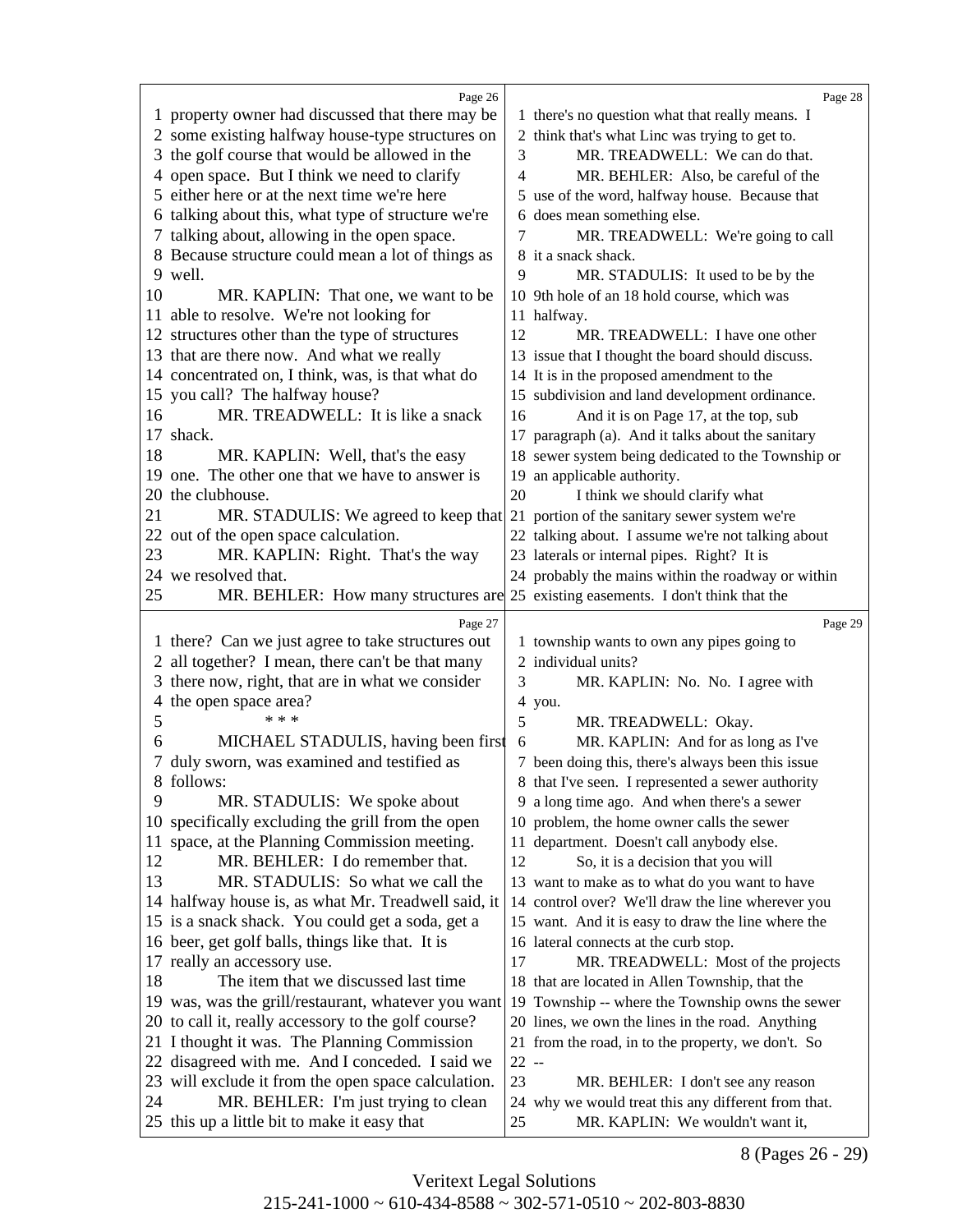<span id="page-11-0"></span>

|          | Page 30                                                    |                | Page 32                                            |
|----------|------------------------------------------------------------|----------------|----------------------------------------------------|
|          | 1 either.                                                  | 1              | MR. HASSLER: And myself. Yes.                      |
| 2        | MS. MARTIN: Just a comment. I                              | $\overline{c}$ | (Concluded at 7:39 p.m.)                           |
| 3        | believe the sewer code that we have established            | 3              |                                                    |
| 4        | already dictates where that line is. Because               | 4              | * * *                                              |
|          | 5 not all properties have a clean out -- not               | 5              |                                                    |
|          |                                                            | 6              |                                                    |
|          | 6 really a curb stop -- but a clean out or                 |                |                                                    |
|          | 7 anything at that property line. Sometimes it             | 7              |                                                    |
|          | 8 will say curb line. Sometimes it will say clean          | 8              |                                                    |
|          | 9 out. But I believe we have that defined. So if           | 9              |                                                    |
|          | 10 you want to change the language to say in               | 10             |                                                    |
|          | 11 accordance with the Township adopted ordinance          | 11             |                                                    |
|          | 12 or the rules and regulations, that will satisfy         | 12             |                                                    |
|          | 13 it, I think.                                            | 13             |                                                    |
| 14       | MR. KAPLIN: That's fine. That's                            | 14             |                                                    |
|          | 15 fine.                                                   | 15             |                                                    |
| 16       | MR. TREADWELL: That's all I have.                          | 16             |                                                    |
| 17       | MR. HASSLER: I saw a hand raised in                        | 17             |                                                    |
|          | 18 the back? Anybody else? Okay.                           | 18             |                                                    |
| 19       | So with no other comments, we're just                      | 19             |                                                    |
| 20       | going to continue this hearing. March 22nd.                | 20             |                                                    |
| 21       | Does that work for everybody?                              | 21             |                                                    |
| 22       | MR. KAPLIN: Let's do that. We                              | 22             |                                                    |
|          | 23 should be able to get all this work done by             | 23             |                                                    |
|          | 24 then.                                                   | 24             |                                                    |
| 25       | MR. TREADWELL: If you want to make a                       | 25             |                                                    |
|          |                                                            |                |                                                    |
|          | Page 31                                                    |                | Page 33                                            |
|          | 1 motion to continue this public hearing until the         | 1              | <b>CERTIFICATE</b>                                 |
|          | 2 March 22nd, 2022 Board of Supervisors meeting,           | 2              | I do hereby certify that the aforesaid             |
| 3        | that would be appropriate motion.                          |                | 3 testimony was taken before me, pursuant to       |
| 4        | MR. HASSLER: Mr. Kaplin, if you can                        |                | 4 notice, at the time and place indicated; that    |
| 5        | forward that information to us before that                 |                | 5 said deponent was by me duly sworn to tell the   |
| 6        | meeting?                                                   |                | 6 truth, the whole truth, and nothing but the      |
| 7        | MR. KAPLIN: Absolutely. If                                 |                | 7 truth; that the testimony of said deponent was   |
|          | 8 possible. Let me see what it is. But if                  |                | 8 correctly recorded in machine shorthand by me    |
|          | 9 possible, we would like to meet before the 22nd.         |                | 9 and thereafter transcribed under my supervision  |
|          | 10 But let me find out what I'm talking about. And         |                | 10 with computer-aided transcription; that the     |
|          | 11 we will absolutely get it to you beforehand.            | 11             | deposition is a true and correct record of the     |
|          | 12 And we'll decide whether there's something new          |                | 12 testimony given by the witness; and that I am   |
|          | 13 to the conversation or not.                             |                | 13 neither of counsel nor kin to any party in said |
| 14       | MR. TREADWELL: You need a motion to                        |                | 14 action, nor interested in the outcome thereof.  |
|          | 15 continue it to the March 22, 2022 Board of              | 15             |                                                    |
|          | 16 Supervisors.                                            | 16             |                                                    |
| 17       | MR. BEHLER: I'll make that motion.                         | 17             |                                                    |
| 18       | MR. PAUL: Second.                                          | 18             |                                                    |
| 19       | MR. HASSLER: We have a motion to                           | 19             | Deboah K. Maiskall                                 |
|          | 20 continue to March 22nd. Any questions? If not,          | 20             | Deboran K. Marshall, RPR                           |
|          | 21 roll call.                                              | 21             | <b>Notary Public</b>                               |
| 22       | MR. PAUL: Tim Paul. Yes.                                   | 22             |                                                    |
| 23       | MR. FRACK: Jason Frack. Yes.                               | 23             |                                                    |
| 24<br>25 | MR. LINK: Paul Link. Yes.<br>MR. BEHLER: Gary Behler. Yes. | 24<br>25       |                                                    |

9 (Pages 30 - 33)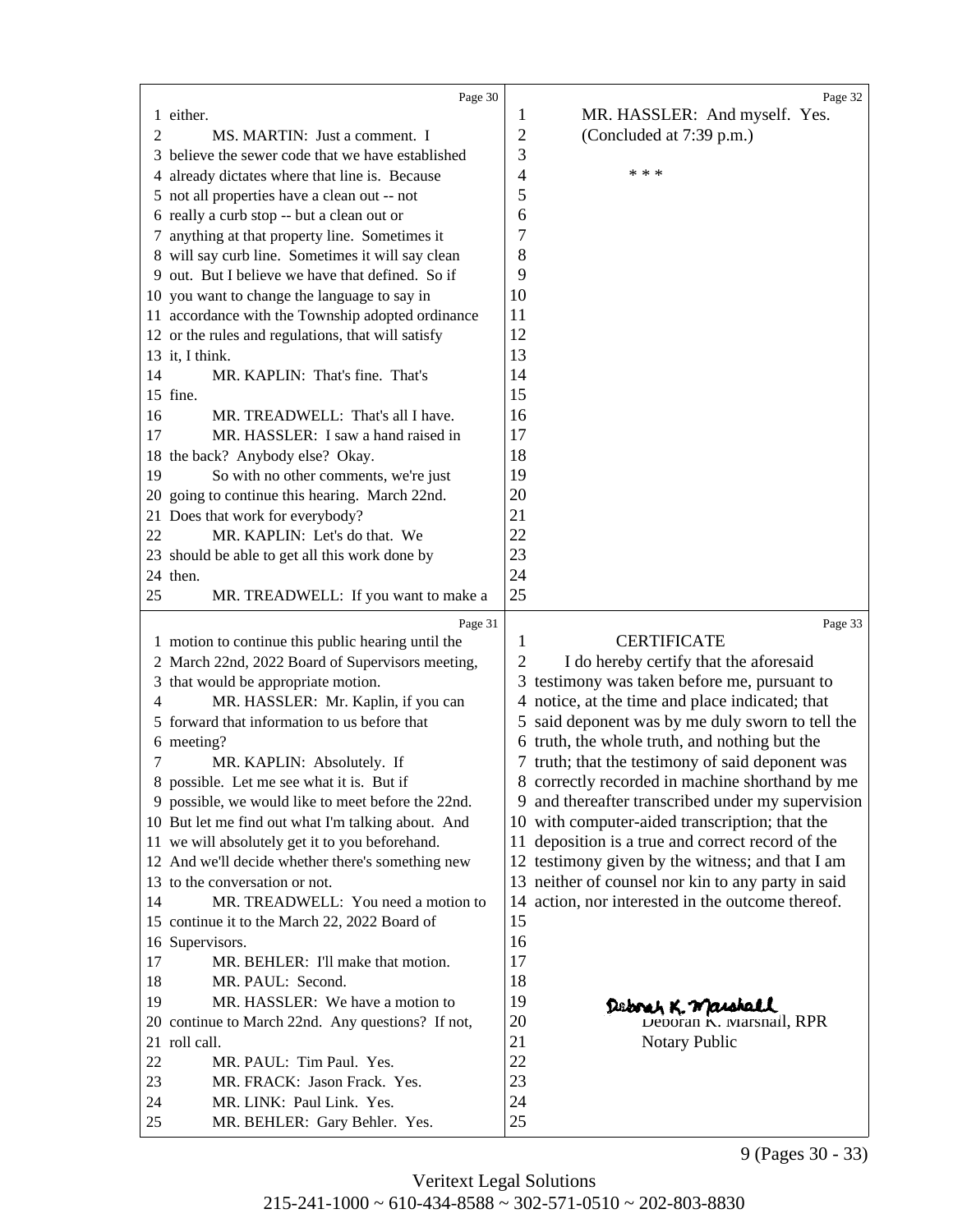| 1                       | a                        | amendments 4:18                   | $\mathbf b$                  |
|-------------------------|--------------------------|-----------------------------------|------------------------------|
| 1005 $2:5$              | ability $11:7$           | 5:10,176:13                       | <b>b</b> 1:5,19              |
| 12 16:19                | able 26:11 30:23         | <b>amount</b> 11:1 23:1           | back 5:19 8:1,11             |
| 13 16:21                | absolutely 8:8           | ample $16:7$                      | 17:20 18:1 22:7              |
| 15 $7:19$               | 31:7,11                  | andrea $1:20$                     | 23:10,25 30:18               |
| 17 28:16                | access 12:15 15:15       | announcements                     | <b>baked</b> 22:23           |
| 1700 2:5                | 16:7,9 18:25             | 4:12                              | balls $27:16$                |
| 18 3:5 28:10            | accessory 27:17          | <b>answer</b> 18:6 19:4           | <b>barn</b> $10:20$ 14:5     |
| 19103 2:6               | 27:20                    | 26:19                             | 14:13,13                     |
| $\overline{2}$          | accurately 6:24          | anybody 18:8                      | <b>barns</b> 9:22 10:21      |
| $20\quad 3:6$           | achieved 14:24           | 29:11 30:18                       | 11:13 14:12                  |
| 2018 5:19               | action 33:14             | apartment 6:10                    | <b>based</b> 20:25           |
| 2022 1:9 31:2,15        | actions $4:13$           | apartments 8:18                   | basically $14:819:5$         |
| $2022 - 01$ 1:4 5:11    | add 4:13 12:25           | 22:10,12                          | 24:18                        |
| $2022 - 02$ 1:5 5:13    | 20:10 25:9               | apologize 19:10                   | basis $20:5$                 |
| 22 1:9 31:15            | addition $6:2$ 24:14     | appearance 2:2                    | <b>beer</b> 27:16            |
| 22nd 30:20 31:2,9       | additional 16:25         | applicable 28:19                  | beginning $19:16$            |
| 31:20                   | adjust $13:18$           | appreciative 17:2                 | begins $9:15$                |
| <b>26th</b> 5:23        | <b>adopt</b> 23:24       | appropriate 7:3<br>31:3           | <b>behler</b> 1:18 4:6,6     |
| $27 \quad 3:7$          | adopted 30:11            |                                   | 4:23 5:7,7 24:8              |
| $\overline{\mathbf{3}}$ | advertised 5:20,25       | approval 6:7                      | 25:12,15 26:25               |
|                         | aforesaid 33:2           | approve $23:10$<br>architects 8:4 | 27:12,24 28:4                |
| 3530 1:11               | agenda $4:13$            | area 13:4 21:2                    | 29:23 31:17,25,25            |
| <b>3rd</b> 5:23         | ago 7:15 29:9            | 27:4                              | <b>believe</b> 4:8 19:6,19   |
| 5                       | <b>agree</b> 25:6 27:1   | areas 15:11 16:20                 | 19:25 30:3,9                 |
| 5 24:9 25:22            | 29:3                     | 17:1                              | <b>benefit</b> $10:10$       |
| 50<br>10:14             | agreed 21:16             | <b>asked</b> 17:16 19:5           | <b>better</b> 13:6,19        |
| 6                       | 26:21                    | asking 8:10 22:9                  | <b>beyond</b> 12:14,20       |
| 6 $25:20$               | agreement 7:16           | 23:15                             | <b>bit</b> $22:13\,24:10,25$ |
|                         | aided 33:10              | associated 20:20                  | 27:25                        |
| $\overline{7}$          | allen 1:1,10 6:4,5       | associates 20:15                  | <b>bite</b> 12:6             |
| $7 \t1:10$              | 29:18                    | association 18:15                 | <b>board</b> $1:1 6:10,19$   |
| 700 13:10               | <b>alley</b> 15:14,16    | assume $28:22$                    | 6:23 21:9 28:13              |
| $7:39$ 32:2             | allow 16:11              | attorney 6:21                     | 31:2,15                      |
| 8                       | <b>allowed</b> 6:9 24:23 | author $9:3,4$                    | <b>book</b> $21:19,22$       |
| 8502 33:19              | 26:3                     | authority 28:19                   | <b>botched</b> 20:8          |
| 9                       | allowing 26:7            | 29:8                              | boulevard 16:22              |
|                         | <b>allows</b> 16:24      | aware $15:25$                     | bridge $14:14$               |
| 9 $3:424:9$             | amendment 1:4,5          | awful $8:25$                      | <b>bring</b> $22:22\,24:3$   |
| 9th 28:10               | 5:12,14,18 28:14         |                                   | brought 7:6                  |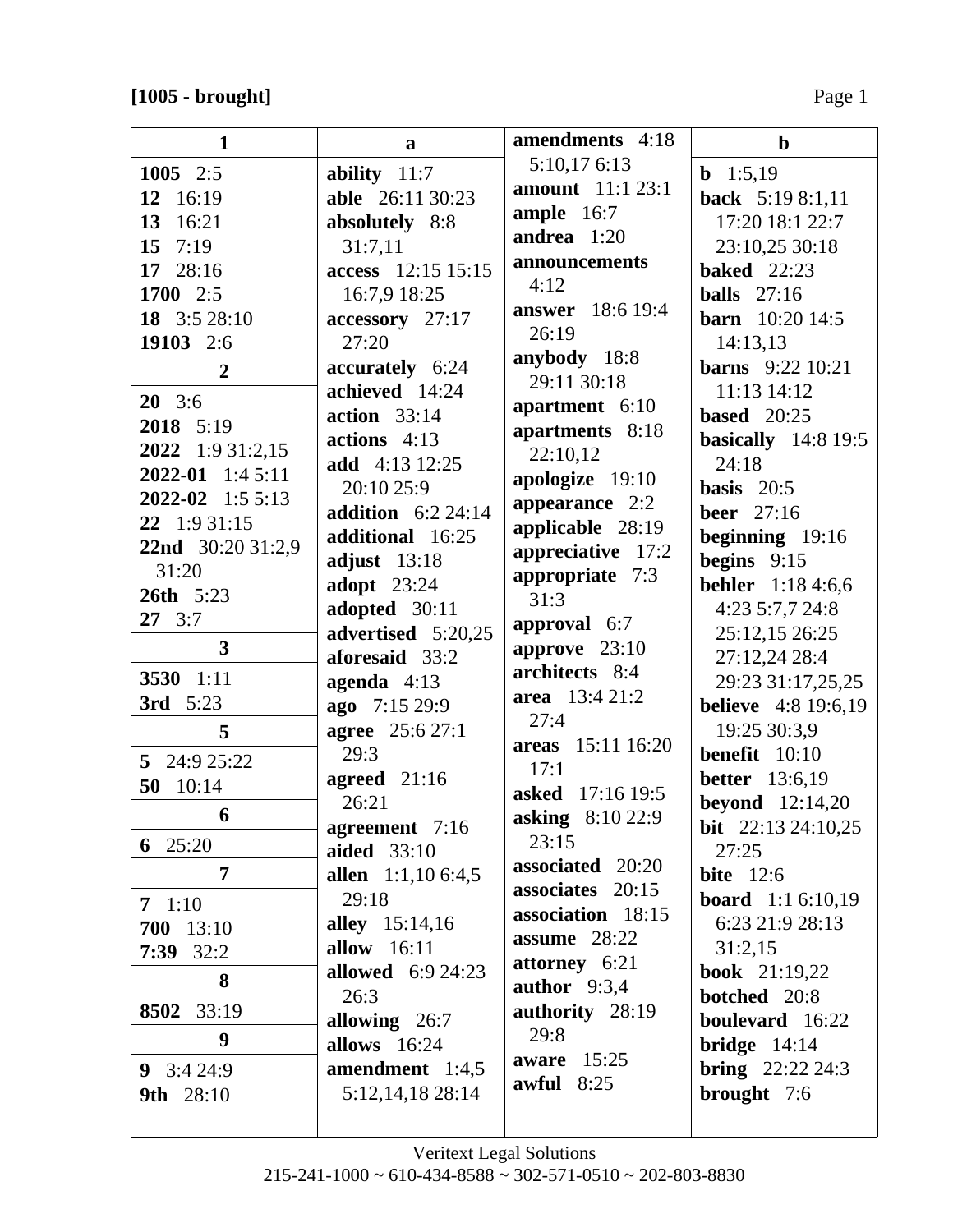**[build - dig]** Page 2

| <b>build</b> 8:18 20:7  | characteristics           | concern 8:9,9             | crop $7:20$           |
|-------------------------|---------------------------|---------------------------|-----------------------|
| building $6:8$ 17:19    | 11:8                      | concerned 21:14           | curative 5:17         |
| buildings 11:3          | choices 22:24,25          | <b>concluded</b> 32:2     | curb 29:16 30:6,8     |
| 13:12,23 14:4           | <b>clarify</b> 26:4 28:20 | conditional 24:15         | $\mathbf d$           |
| 16:11                   | clean 27:24 30:5,6        | condo 18:15               | dale 1:18 4:7 8:15    |
| <b>built</b> 12:22 20:7 | 30:8                      | congestion 15:18          | 22:18                 |
| <b>bullshead</b> 9:21   | close 8:8                 | <b>connect</b> 12:10      | dates $5:21,25$       |
| 10:2 18:18 19:1         | clubhouse 26:20           | connects $29:16$          |                       |
| 19:18,22 21:3           | <b>code</b> 30:3          | consider 6:11 27:3        | day 13:25 18:21       |
| business 4:21           | coincidentally            | consideration             | days $8:12$           |
| $\mathbf c$             | 7:17                      | 19:16                     | deal 6:25 20:4        |
| calculation 26:22       | come 7:2 10:8             | considered 21:19          | 23:25<br>deborah 1:12 |
|                         | 13:14 18:1,17             | constantine 3:4           |                       |
| 27:23                   | 20:1,25 22:7 23:8         | 7:69:3,9,12               | 33:20                 |
| call $4:1,25:3$         | 23:25                     | contained 11:6            | decide $31:12$        |
| 26:15 27:13,20          | comes $8:19$              | context 7:24              | decision 29:12        |
| 28:7 29:11 31:21        | comfortable 24:12         | continue 30:20            | dedicated 28:18       |
| calls 29:10             | coming 12:9 18:19         | 31:1,15,20                | deeper 17:8           |
| capital 7:17            | 18:22 19:24 20:9          | control $29:14$           | defined 30:9          |
| care 13:25              | commencing 1:9            | convenience 14:1          | delaware 7:19         |
| careful 28:4            | comment 6:19              | conversation              | 12:11                 |
| carefully 15:11         | 16:1721:8,10              | 19:12 31:13               | delve $6:11$          |
| cars 15:23,23,24        | 24:8,17 30:2              | core 12:5,19              | department 22:16      |
| cases $14:21$           | comments 30:19            | corner 12:9 17:7          | 29:11                 |
| catasauqua 18:21        | commercial 11:2           | 18:2                      | deponent 33:5,7       |
| catch 25:3,7            | 11:12                     | <b>correct</b> 33:11      | deposition 33:11      |
| cause $23:22$           | commission 6:3,4          | correctly 33:8            | design $15:1,20$      |
| center 12:18 13:8       | 6:67:11 19:6              | counsel 33:13             | designated 13:5       |
| 13:21 14:3,9            | 24:10,17 25:2,18          |                           | designed 15:5         |
| 24:14 25:5              |                           | counts 20:18 21:1         | detail 8:17 18:2      |
| certain 18:20           | 25:25 27:11,21            | county 12:16 15:6         | determined 20:6       |
| certainly $10:4,6$      | commit $19:13$            | <b>couple</b> 9:15 16:6   | developers 7:20       |
| 25:7                    | community 10:11           | course 10:18 26:3         | development 1:5       |
| certificate 33:1        | 12:14 15:5,21             | 27:20 28:10               | 4:19 5:15 18:25       |
| certify 33:2            | company $1:10$            | cream $7:20$              | 20:16,21 21:6         |
| chairman 1:18,18        | complex 18:23             | <b>create</b> 10:17,24    | 28:15                 |
| challenging 17:12       | computer 33:10            | 11:7                      | dictates 30:4         |
| change $30:10$          | conceded 27:22            | created 18:17             | different $11:4,5,18$ |
| changed 22:5            | concentrated              | <b>creates</b> 10:4 14:23 | 13:12 15:8 20:20      |
| character 17:4          | 26:14                     | creating $7:7$            | 29:24                 |
| 25:10,11                | concept $13:13$           | <b>creek</b> 10:6 14:14   | $\text{dig } 7:22$    |
|                         |                           |                           |                       |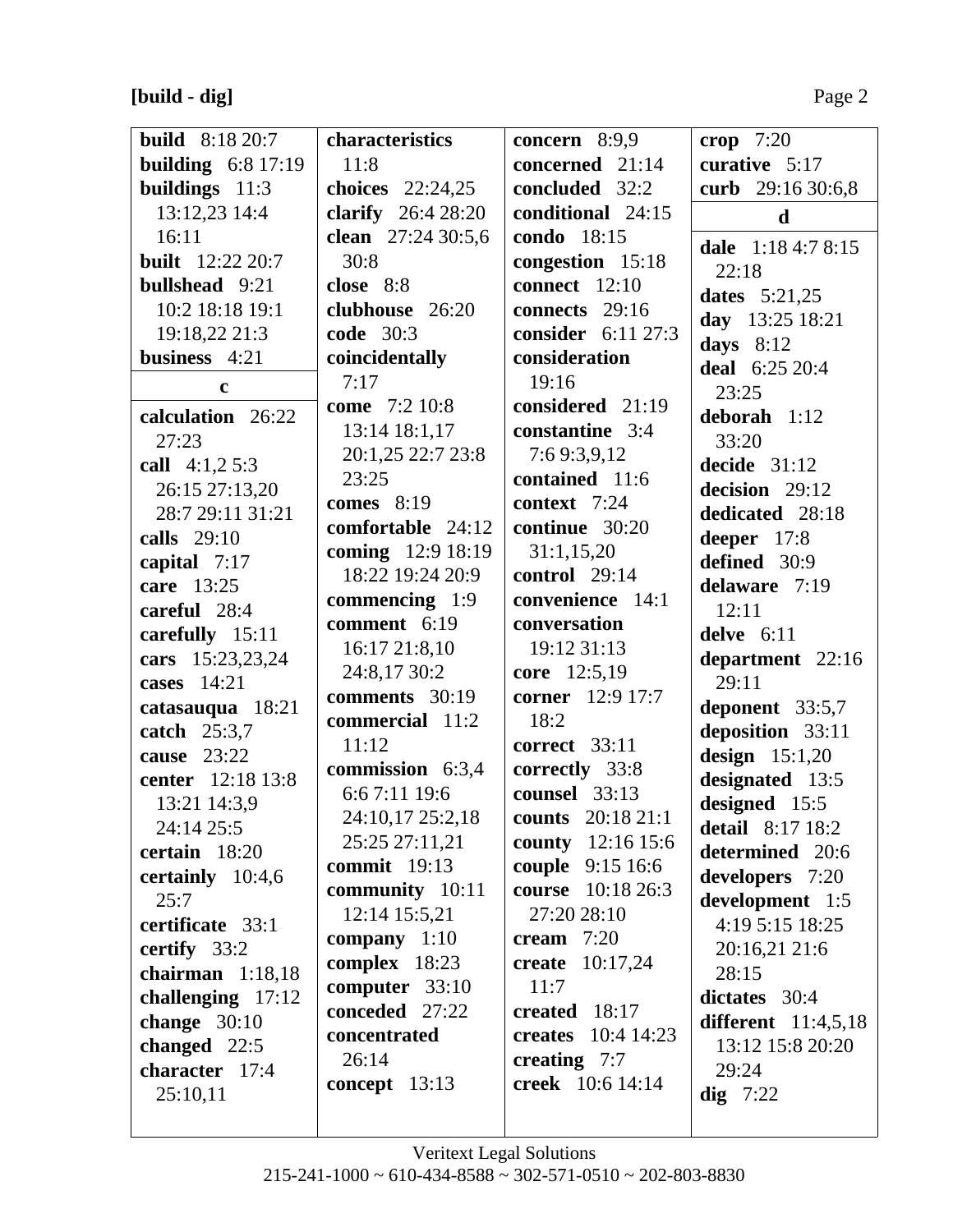## **[direction - green]** Page 3

| direction $12:10,12$       | engineering 13:18      | far $21:1623:12$            | <b>front</b> $14:21$ $15:21$    |
|----------------------------|------------------------|-----------------------------|---------------------------------|
| $\operatorname{dirt}$ 23:1 | 17:9                   | farm $7:49:17$              | frontage $21:5$                 |
| disagreed 27:22            | enormous 22:25         | feature 10:5                | full 17:18 20:17                |
| discuss $28:13$            | entered 7:16           | february $1:95:23$          | <b>fuller</b> 2:8 5:18          |
| discussed 26:1             | entrance 19:19         | fedex $13:3$                | 6:147:4,158:6                   |
| 27:18                      | equestrian $9:18,22$   | feel 11:5 14:24             | 10:1 16:22 22:4                 |
| discussion 6:13            | 11:23 12:3 14:10       | 16:15                       | fully $7:8$                     |
| 25:19,23                   | equis 7:16 8:4 22:2    | <b>feeling</b> $14:9 17:15$ | <b>further</b> 6:11 24:2        |
| discussions 8:1            | 23:18                  | <b>feet</b> 16:20           |                                 |
| distance 9:20              | esq $1:192:4$          | figure $23:3$               | g                               |
| dive 17:8                  | established 30:3       | filed $5:18$                | game 8:22                       |
| doing $20:2329:7$          | evening $6:23$         | <b>filled</b> $14:7$        | garage 21:18                    |
| dozen 13:11                | everybody 30:21        | <b>fills</b> $13:1,2$       | garages $15:16,22$              |
| draft $1:4,5$              | examined 9:10          | find $31:10$                | gary 1:18 4:6 5:7               |
| draw $29:14,15$            | 18:13 20:13 27:7       | fine $13:17\,24:25$         | 31:25                           |
| drawing $21:13,15$         | exclude 27:23          | 30:14,15                    | getting $17:25$                 |
| 21:17 23:14,16,17          | excluding $27:10$      | fins $3:518:12,14$          | 19:17,17,18 20:5<br>give $19:3$ |
| 23:18,19                   | exist 11:9 14:17       | 18:14 19:8                  | given 18:23 33:12               |
| drive 16:23                | existing $10:3,12$     | fire $1:10$ 15:11           | go 8:3 12:6 22:9                |
| driveways 15:15            | 12:21 13:11,11         | 16:7,9 22:15                | goes 11:19 13:17                |
| 15:22,23 21:5              | 14:4,15 20:18          | <b>first</b> $4:215:119:9$  | 14:25                           |
| $drop$ 17:11               | 26:2 28:25             | 11:22 15:9 18:12            | <b>going</b> $8:29:2$           |
| duly 9:10 18:12            | experience 10:11       | 20:12 27:6                  | 13:14 18:1,4,17,17              |
| 20:12 27:7 33:5            | 11:17 16:13            | $fit$ 13:18                 | 18:22,25 19:14                  |
| dutch $14:13$              | experienced 15:19      | flat $23:5$                 | 20:2,2,4 22:6,7,7               |
| e                          | experiences 12:2       | <b>flatter</b> $17:10$      | 23:13,22 24:2,19                |
| $e$ 25:22                  | explain 9:5            | folks $12:1$                | 24:25 28:7 29:1                 |
| easements 28:25            | extended 19:12         | <b>follows</b> 9:11 18:13   | 30:20                           |
| east 9:17,25               | f                      | 20:13 27:8                  | golf 8:21 11:23                 |
| easy 26:18 27:25           | facilities $9:22$ 13:4 | foot $16:22$                | 12:3 14:10 26:3                 |
| 29:15                      | facility 13:25         | foreground 9:23             | 27:16,20                        |
| eat 12:7                   | 14:11                  | forth 7:7 8:2 24:15         | <b>good</b> $6:22\,24:3$        |
| eckhart 1:19 4:11          | fact 11:18 15:22       | fortunately 22:2            | grades $17:10$                  |
| 4:11,145:22                | 16:8 17:2              | forward $31:5$              | grading $7:25$                  |
| either 23:20 25:15         | facts $20:3$           | four $23:9$                 | 22:13                           |
| 26:530:1                   | family 2:8 5:18 6:9    | fourth $18:18$              | grain $13:17$                   |
| elements 11:22             | 6:15 7:16 8:6 10:1     | frack $1:174:4,4$           | gravel 16:21                    |
| ended 19:14                | 11:14,15 13:5,8        | 5:5,5 31:23,23              | <b>great</b> $6:25\,23:2$       |
| eng $1:20$                 | 14:22 15:16 17:6       | frame $16:12$               | greater 16:9                    |
| engineered 7:8             | 17:15                  | friendly $11:19$<br>16:13   | green 9:20 14:21                |
|                            |                        |                             | 18:15,20                        |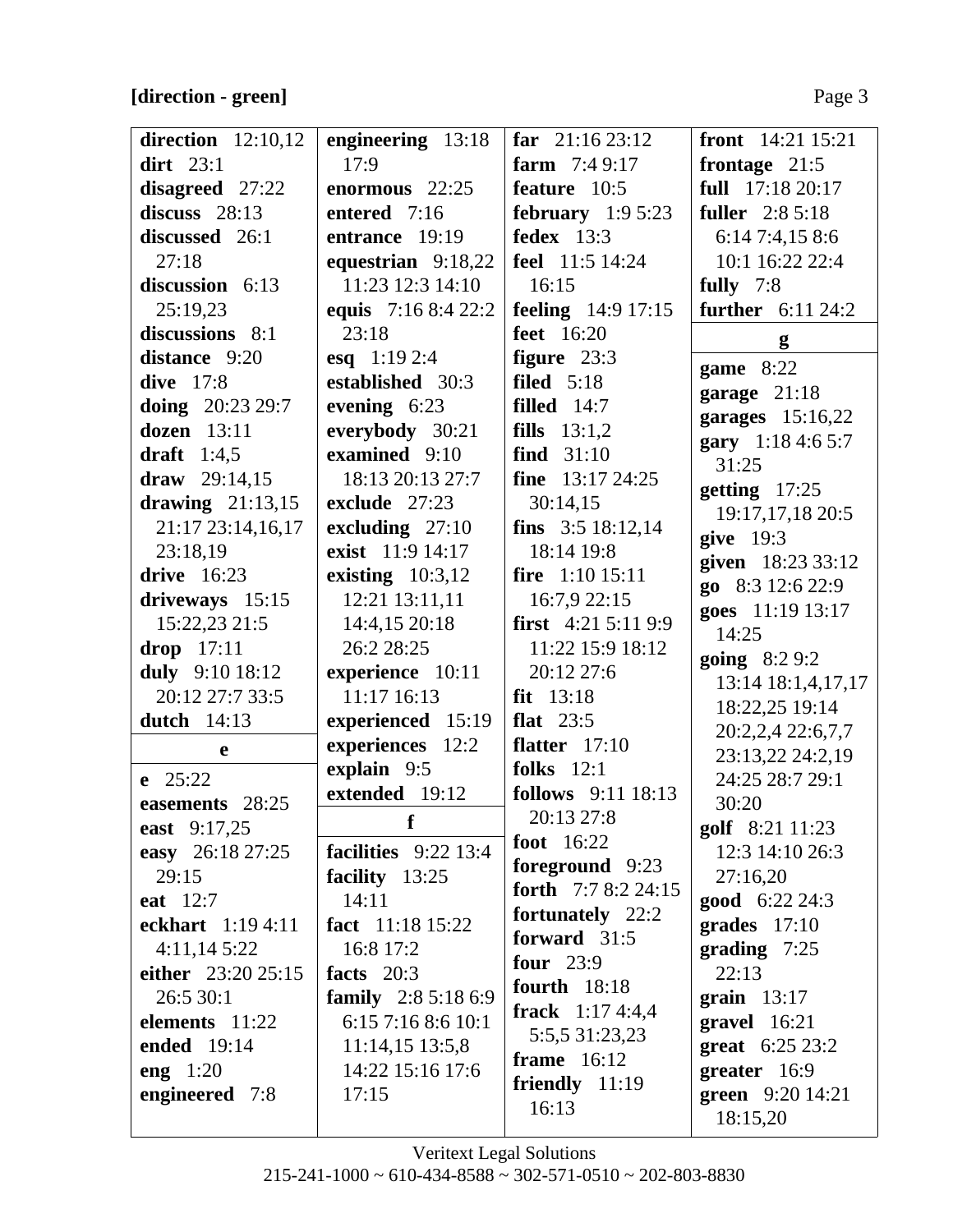**[grill - little]** Page 4

| grill $27:10,19$            | <b>home</b> $10:129:10$   | <b>intent</b> 13:22 17:13 | <b>kin</b> $33:13$         |
|-----------------------------|---------------------------|---------------------------|----------------------------|
| $ground$ 23:6               | <b>homes</b> $9:23$ 11:14 | interested 33:14          | kind $25:3$                |
| $group$ 13:25               | 11:14 14:20,20            | interesting 10:5          | <b>knit</b> 14:6           |
| $growth$ 20:19              | homework 21:25            | internal 28:23            | knits $14:11$              |
| $grube$ 9:25                | hope 8:11 24:1            | intersection 19:22        | know 7:21 8:19             |
| guest 16:4                  | hopefully 8:16            | 19:25                     | 9:12,13 10:4               |
| $\mathbf h$                 | <b>hours</b> 16:6         | <b>involved</b> 9:7 23:19 | $15:20$ 17:1,18            |
| <b>half</b> $19:422:10,23$  | <b>house</b> 23:21 26:2   | <b>issue</b> $7:13$ 15:25 | 18:22,24                   |
| halfway $26:2,15$           | 26:15 27:14 28:5          | 28:13 29:7                | Н                          |
| 27:14 28:5,11               | housing $11:13$           | <b>issues</b> $22:15,17$  | lancaster 15:6             |
| hamlets 11:9                | 14:8                      | item $27:18$              | land $1:54:185:15$         |
| hand 18:2 30:17             | howertown 1:11            | items $4:13$              | 7:6 8:4 10:15              |
| handling $14:18$            | <b>hub</b> 13:25          | j                         | 13:20 17:9 20:16           |
| happen $25:16$              | $\mathbf i$               | <b>james</b> 3:4 9:9      | 23:4 28:15                 |
| happy $22:15,16$            | <b>idea</b> 14:6 23:2     | january 5:22              | <b>lane</b> $14:17$        |
| <b>hassler</b> 1:18 4:1,7   | <b>ilene</b> $1:194:11$   | <b>jason</b> $1:174:45:5$ | lanes $16:18$              |
| $4:7,12,15\ 5:1,8$          | 5:21,25 9:12              | 31:23                     | language 30:10             |
| 18:8 21:7,14,21,24          | images $17:16$            | <b>jim</b> $7:68:59:3$    | large 10:11 13:3           |
| 22:9,21 23:11               | impact $20:17$            | 17:22,25                  | lastly $17:5$              |
| 24:5 30:17 31:4             | improvement               | <b>jim's</b> $7:23,24$    | lateral 29:16              |
| 31:19 32:1                  | 19:15                     | <b>john</b> $3:620:8,12$  | laterals 28:23             |
| heading $12:10$             | improvements              | 20:14                     | layered 20:18              |
| hear $23:6$                 | 20:6,24                   | joint $7:11$              | lehigh 6:2 12:12           |
| heard $19:4$                | include $21:3,4,4$        | $\bf k$                   | <b>level</b> 8:19 13:20    |
| <b>hearing</b> $1:3,7,4:17$ | includes 11:11            | <b>k</b> 1:12 33:20       | lights $9:13$              |
| 4:22,245:26:1,12            | incorporated              | kaplaw.com 2:7            | <b>limited</b> 13:10 15:9  |
| 30:20 31:1                  | 12:17                     | <b>kaplin</b> 2:3,4 6:21  | <b>line</b> $4:96:22,24$   |
| hearings $4:15$             | index $3:3$               | 6:22 17:22 19:3           | 8:23 23:22 25:9            |
| height $6:87:14$            | indicated 13:19           | 19:10 20:22 21:20         | 28:2                       |
| <b>held</b> 1:9 6:8         | 33:4                      | 21:23 22:1,18,22          | lincoh 1:19                |
| <b>hell</b> 22:19           | <b>individual</b> 29:2    | 23:16 24:7 25:9           | <b>line</b> $20:2529:14$   |
| helps $9:14$                | <b>industrial</b> 24:19   | 25:13 26:10,18,23         | 29:15 30:4,7,8             |
| high $13:1918:21$           | 24:23 25:8,14             | 29:3,6,25 30:14,22        | <b>lines</b> $29:20,20$    |
| highlight $11:21$           | information 31:5          | 31:4,7                    | link $1:174:5,5,25$        |
| historic 9:18,21            | input $8:16$              | keep 10:21 17:3,17        | 5:6,6 21:12 24:10          |
| 10:20 13:23 14:13           | <b>instance</b> 11:2      | 26:21                     | 31:24,24                   |
| history $10:18$             | integrate $14:6$          | <b>kept</b> $14:16$       | listed $25:11$             |
| 11:25                       | integrated 16:15          | <b>key</b> $11:22$        | listen $10:15$             |
| <b>hold</b> 28:10           | <b>intend</b> 10:21 12:4  | <b>kiln</b> 10:19         | <b>little</b> $16:202:13$  |
| <b>hole</b> 28:10           | intended 14:16            |                           | 23:4,5 24:2,10,25<br>27:25 |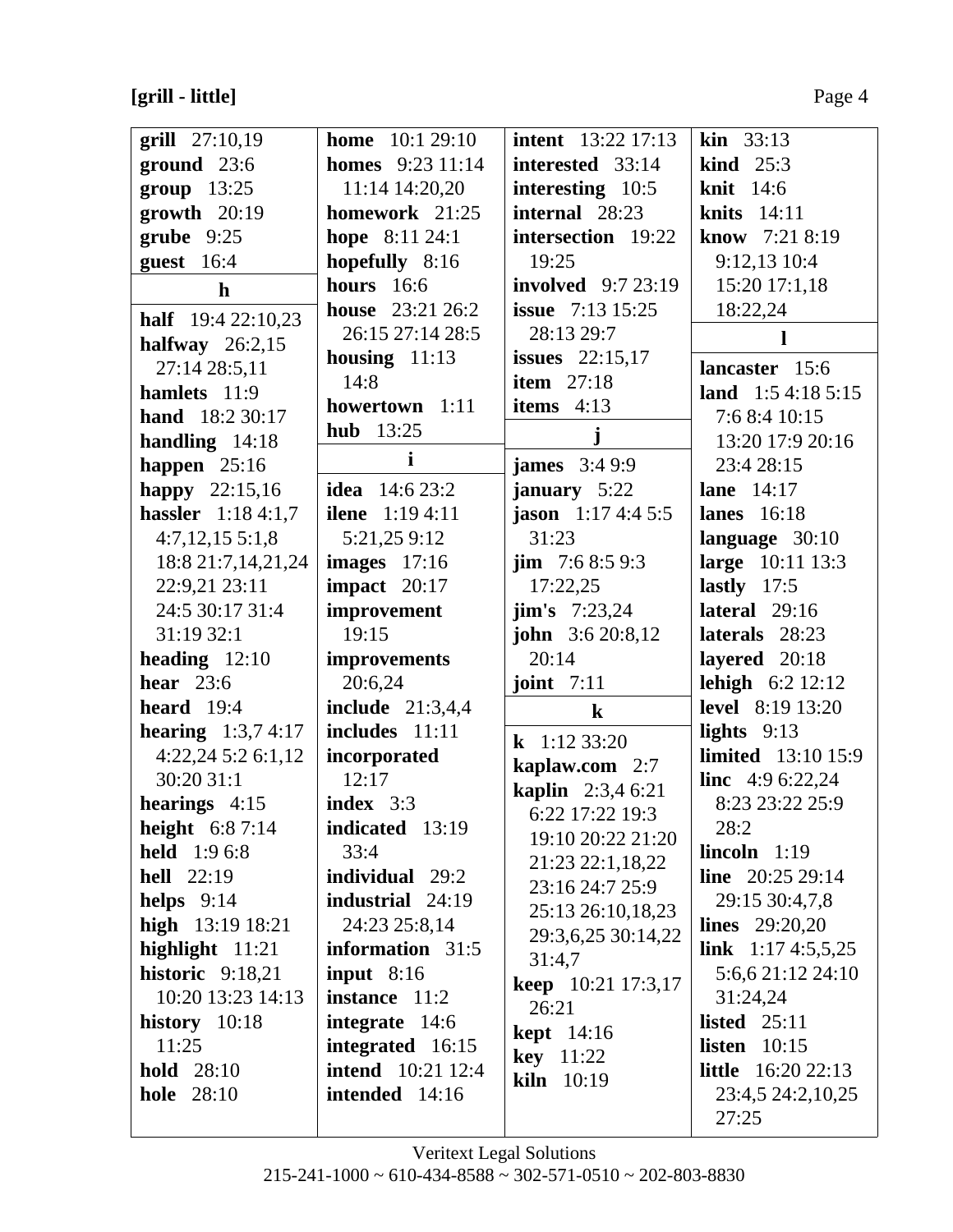[live - place]

| ۰. |  |
|----|--|
|----|--|

| live 18:15              | meeting $4:16:6$          | <b>non</b> $24:13,20,21$  | <b>owner</b> 26:1 29:10 |
|-------------------------|---------------------------|---------------------------|-------------------------|
| located $14:14$         | 7:12 27:11 31:2,6         | 25:4                      | owns 29:19              |
| 29:18                   | meets 11:5                | norbath $12:11$           | $\mathbf{p}$            |
| location $13:1,7$       | members 6:23              | northampton 1:11          | <b>p.m.</b> $1:1032:2$  |
| locations 10:13         | mentioned 6:1             | northwest 9:19            | $\mathbf{pa}$ 2:6       |
| 13:16 16:19             | michael 3:7 27:6          | notary 33:21              | page 24:9 25:6,11       |
| $long$ 29:6,9           | $midst$ 17:7              | notice 33:4               | 25:20 28:16             |
| look 19:21 22:1,12      | <b>mile</b> 22:10         | number 7:10,14            | paragraph 28:17         |
| looking 9:16,19,25      | mixed 1:4,5 10:24         | 13:9 24:9 25:3            | park 10:1 12:9          |
| 17:9 20:23 26:11        | 11:11,15,17,24            | $\bf{0}$                  | <b>parked</b> 15:3,18   |
| looks 6:15 19:9         | 12:5 14:11                | <b>oath</b> 18:10         | parking 11:20           |
| lot 8:25 12:1 22:19     | $mixing$ 11:1             | obviously 10:10           | 14:25 15:4,7,9,13       |
| 26:8                    | mkaplin 2:7               | 12:13                     | 15:15 16:3,4,5,7        |
| lots $12:13$            | months $7:15$             | occupied 9:24             | part 8:5 13:6 15:3      |
| love $22:5$             | <b>motion</b> 4:22,23 5:1 | occur 13:8 15:10          | 24:1                    |
| m                       | 31:1,3,14,17,19           | <b>offset</b> 19:25       | partners 7:17 8:5       |
| $m$ 1:19                | move 13:22 23:5           | okay 21:23 22:21          | <b>party</b> 33:13      |
| machine 33:8            | moving $23:1$             | 23:11,15 24:5             | pattern 13:16           |
| magnificent 8:21        | multi 6:9 11:15           | 29:5 30:18                | paul 1:16,17 4:3,3      |
| main 19:18              | 13:5,7 14:22              | old 10:20 11:3            | 4:55:4,4,631:18         |
| mains $28:24$           | 15:16 17:6,14             | 14:5                      | 31:22,22,24             |
| major 12:15 15:13       | multiple 7:18             | <b>older</b> 11:9         | <b>paved</b> 16:21      |
| majority 16:3           | $\mathbf n$               | <b>open</b> 4:22,24 5:2   | pedestrian 11:19        |
| manager 1:19            | $n \quad 1:18$            | 10:14 25:24 26:4          | 16:13                   |
| marc 2:4 13:19          | name 18:10,14             | 26:7,22 27:4,10,23        | pennsylvania 1:11       |
| 17:21                   | narrow $14:17$            | opportunities 10:7        | <b>people</b> 19:2 22:4 |
| <b>march</b> 30:20 31:2 | 16:18                     | opportunity 6:18          | permanent 16:6          |
| 31:15,20                | <b>near</b> 8:18 13:3     | opposite 19:19            | permit 25:8             |
| market 2:5              | 17:11                     | order 4:2,21              | permitted 24:15         |
| marshall 1:13           | $necessary$ 20:24         | ordinance 1:4,5           | 25:4,24                 |
| 33:20                   | <b>need</b> 20:25 26:4    | 4:19,205:10,11,12         | <b>phase</b> $12:21,22$ |
| <b>martin</b> $1:203:5$ | 31:14                     | 5:13,15 6:13 7:3          | phases $20:20$          |
| 18:12,14 30:2           | needs $21:25$             | 7:10 9:5 11:7             | philadelphia 2:6        |
| masts $10:12$           | neighborhood              | 23:24 25:18,21            | <b>phone</b> $1:204:8$  |
| mcmahon 20:15           | 12:25 13:2,6 14:7         | 28:15 30:11               | picture 21:17           |
| mean 8:17 26:8          | 17:6                      | ordinances 5:16           | $\pi$ ig 22:8           |
| 27:2 28:6               | neighborhoods             | 5:19,24 6:7               | <b>pipes</b> 28:23 29:1 |
| means $28:1$            | 12:24 14:19               | orientation 9:16          | place 11:12,24,25       |
| meant $25:8$            | neither $33:13$           | outcome 33:14             | 12:6, 19, 23 14:3       |
| meet 31:9               | new 11:8 12:24            | <b>overall</b> 19:15 20:4 | 33:4                    |
|                         | 13:9 31:12                | 20:5,23                   |                         |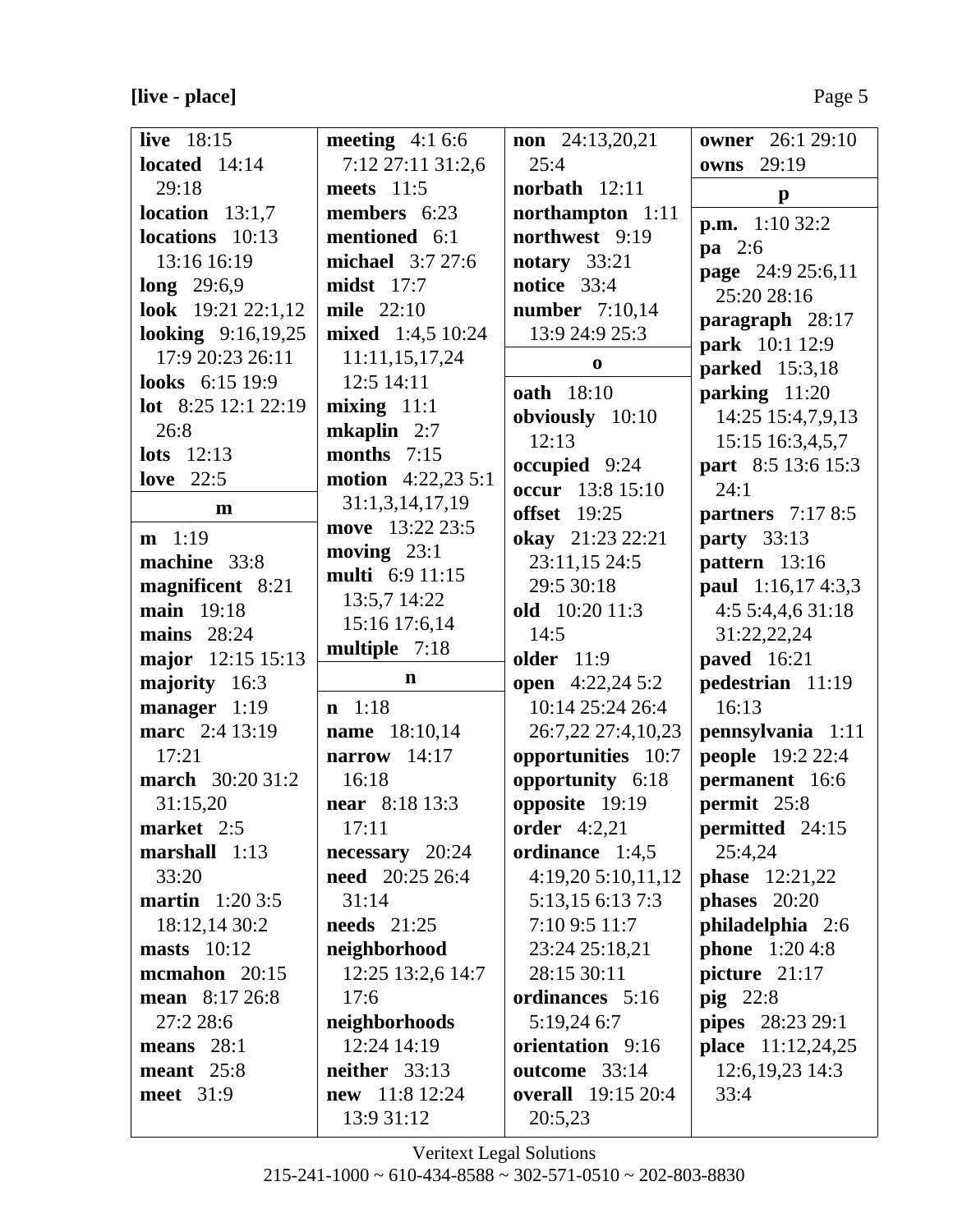## **[places - sentence]** Page 6

| places 10:10 12:13       | problems 8:25                      | 30:6                     | retain $12:4$                          |
|--------------------------|------------------------------------|--------------------------|----------------------------------------|
| 14:20                    | 15:2 18:20                         | rear $15:14$             | retaining $23:1$                       |
| placing $13:15$          | professional 1:13                  | reason $29:23$           | ridge $22:11$                          |
| plan 7:2,7,8,8,23        | progress 7:5                       | recognized 11:25         | <b>right</b> 8:22 18:2                 |
| 7:24 8:7,11,22 9:4       | projects 29:17                     | recommended 6:6          | 19:20,20 22:6,10                       |
| 13:14,20 16:24           | promise 19:21                      | <b>record</b> 33:11      | 22:11,24 26:23                         |
| 19:15                    | properties 30:5                    | recorded 1:12            | 27:3 28:23                             |
| planner 7:6              | property $7:426:1$                 | 33:8                     | ring $9:18$                            |
| planners 8:4             | 29:21 30:7                         | recreation 10:25         | road 1:11 9:21                         |
| planning $6:3,4,5$       | <b>propose</b> 7:9 8:2             | 12:5                     | 10:2,2 13:4 17:11                      |
| 7:11 17:9 19:6           | proposed 20:21                     | references 4:17          | 18:18 19:19 22:10                      |
| 24:10,17 25:2,18         | 24:13 28:14                        | regards $24:11$          | 29:20,21                               |
| 25:25 27:11,21           | protect 10:6                       | region $11:10$           | <b>roads</b> 14:15                     |
| plans 8:12 12:16         | protection 15:11                   | registered 1:13          | roadway 28:24                          |
| <b>plus</b> 20:19        | 16:9                               | regulations 30:12        | roll 4:2 5:3 31:21                     |
| point 12:20 17:25        | provide 16:2                       | remain $16:25$           | $rpr$ 33:20                            |
| <b>poke</b> 22:8         | prudent 8:24                       | remember 27:12           | <b>rules</b> 30:12                     |
| population 20:19         | <b>public</b> 1:3,7 4:15           | reporter 1:13            | <b>rush</b> 22:20                      |
| porches 16:12            | 4:16,225:26:1,19                   | representatives          | $\mathbf{s}$                           |
| portion 28:21            | 9:6 10:9 12:8,15                   | 6:14                     |                                        |
| positive 12:2            | 18:7,9 31:1 33:21                  | represented 7:18         | safety $15:25$                         |
| possible 8:8 10:16       | <b>pull</b> 16:20,25               | 29:8                     | sanitary $28:17,21$                    |
| 31:8,9                   | purpose 6:12                       | required 19:13           | satisfy 25:12 30:12<br>saw 21:18 23:16 |
| potential 4:17           | pursuant 33:3                      | requirement 18:5         |                                        |
| 5:10,11,14,16            | $\mathbf{q}$                       | residences 13:11         | 23:17,17 30:17                         |
| powerpoint 6:16          |                                    | <b>resident</b> 16:3,5,6 | saying $23:8$<br>says 24:12,20         |
| preliminary 13:17        | question $18:9,16$<br>19:5,11 28:1 | residential 11:3         | scale 11:12 14:7                       |
| 17:9                     | questions $5:26:20$                | 12:25 13:9 24:13         |                                        |
| prepare 20:17            | 18:7 21:11 31:20                   | 24:20,21 25:4            | scape 14:24<br>school 18:21            |
| presentation 6:16        |                                    | residents 14:2           | second $4:255:2,13$                    |
| 9:15 17:23               | quick $9:14$                       | resolve $26:11$          | 31:18                                  |
| preserving 10:14         | r                                  | resolved 7:12            | sections 20:7                          |
| <b>pretty</b> 9:14 24:20 | <b>radar</b> 19:19                 | 26:24                    | see 7:23 9:18 14:5                     |
| previous 25:5            | raised 30:17                       | restaurant 13:25         | 14:11 18:3 21:12                       |
| primary 9:4              | readings $7:11$                    | 27:19                    | 23:14 25:5 29:23                       |
| prior $25:11$            | <b>real</b> 17:8                   | restore 10:22            | 31:8                                   |
| probably 7:1             | really 10:23 11:6                  | 13:24                    |                                        |
| 28:24                    | 11:16 12:4,19,24                   | restored 11:3            | seeing $13:14$<br>seen 9:6 29:8        |
| <b>problem</b> $19:22:3$ | 13:23 14:23 16:4                   | restricted 16:2          | sent $6:2,3$                           |
| 23:23 29:10              | 17:2,15,23 26:13                   | result $5:17$            | sentence 24:11                         |
|                          |                                    |                          |                                        |
|                          | 27:17,20 28:1                      |                          | 25:7                                   |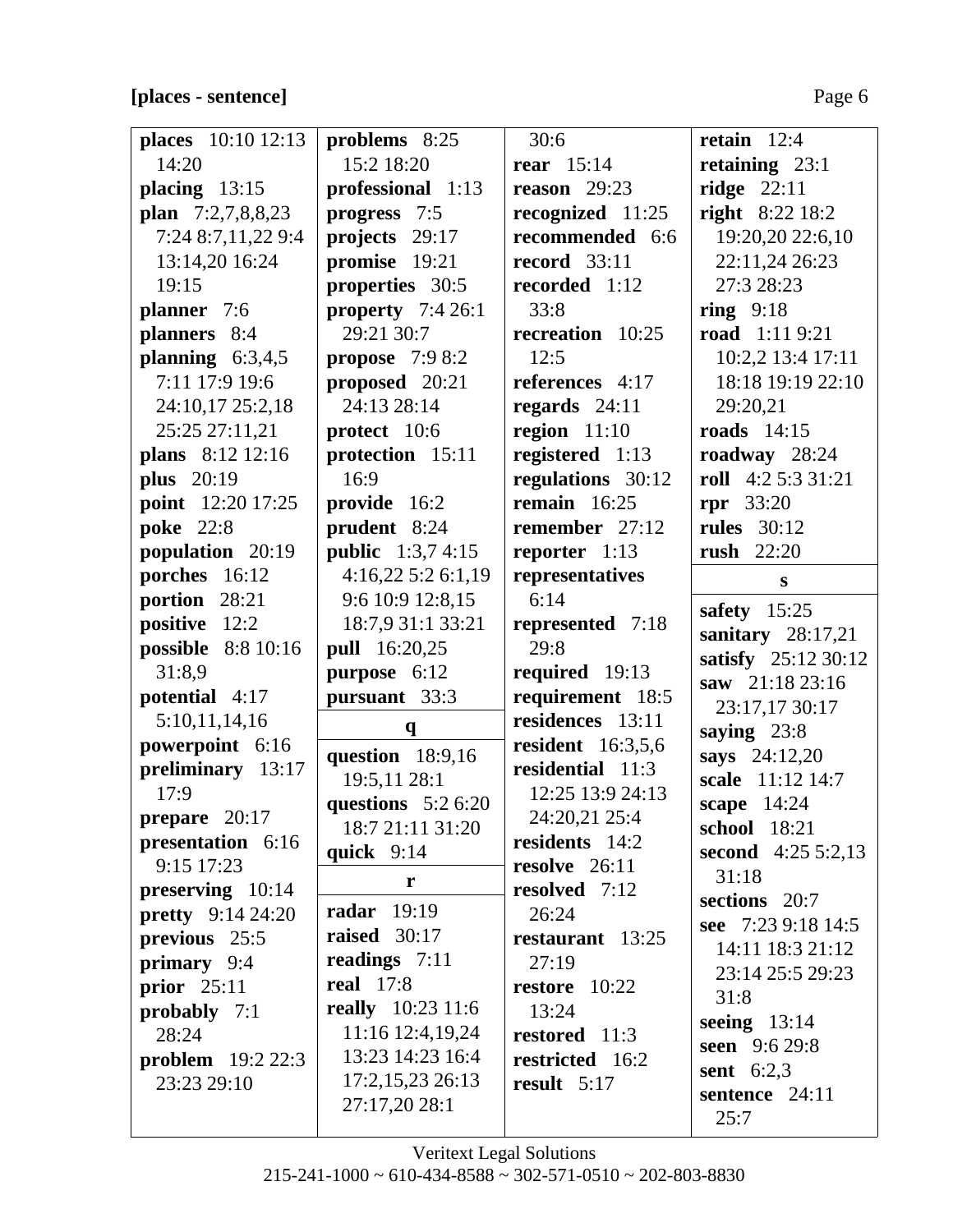# **[set - tonight]** Page 7

| set $7:724:14$     | 15:18                   | street $2:5$ 11:20       | talking 18:3 19:23     |
|--------------------|-------------------------|--------------------------|------------------------|
| sets 10:7 14:8     | space 10:14 16:7        | 14:23 15:24 16:3         | 26:6,7 28:22,22        |
| setting $10:17$    | 25:24 26:4,7,22         | 16:12 18:18              | 31:10                  |
| sewer 28:18,21     | 27:4,11,23              | streets 14:8 15:1,3      | talks $28:17$          |
| 29:8,9,10,19 30:3  | spaces $14:22$          | 15:9, 12, 17 16:2, 8     | team $18:6$            |
| shack 26:17 27:15  | speak $18:9$            | 16:10,17,25              | tell 33:5              |
| 28:8               | specific $24:11$        | streetscape 15:7         | temporary 16:5         |
| share $10:8$       | specifically 6:8        | structure $25:20,23$     | ten $8:12$             |
| shorthand 33:8     | 24:14 27:10             | 26:6,8                   | testified 9:10         |
| shoulder 16:20     | <b>spent</b> 6:25 17:24 | structures 26:2,12       | 18:13 20:13 27:7       |
| show $6:158:13,13$ | 22:19                   | 26:12,25 27:1            | testimony $33:3,7$     |
| 8:15 14:16 15:8    | spill $15:24$           | study $20:17,23$         | 33:12                  |
| 22:8               | spoke 27:9              | 21:2,3                   | <b>thank</b> $6:229:7$ |
| shown 15:17 17:15  | spot $16:5$             | sub $28:16$              | 17:22 18:7 24:7        |
| side 23:20         | stables 9:19            | subdivision 1:5          | thereof $33:14$        |
| signature 33:19    | stadulis $3:726:21$     | 4:18 5:15 28:15          | thing $8:2423:6$       |
| significant 18:20  | 27:6,9,13 28:9          | subdivisions 12:21       | things 16:15 21:1      |
| 19:1               | staff $8:14$            | subparagraph             | 23:5 26:8 27:16        |
| single $11:14$     | stan $1:204:8$          | 25:22                    | think $5:196:23$       |
| singles $14:21$    | standards $11:5,20$     | suite $2:5$              | 8:20,23 12:1           |
| site 9:16 10:3,13  | 15:10                   | supervision 33:9         | 19:14,23 23:2          |
| 10:14,19,24 11:23  | standpoint 17:14        | supervisors 1:1          | 24:24 25:1,6,24        |
| 12:3, 10, 19, 23   | started $7:5,22$        | 6:10 31:2,16             | 26:4,14 28:2,20,25     |
| 13:12,18 14:2      | 23:18                   | sure 20:8 24:18,22       | 30:13                  |
| 16:19 17:4,7,10    | starts $17:11$          | 25:16                    | thinking $14:25$       |
| 21:4               | state $18:10$           | surface 15:15            | thought 18:24          |
| situation 17:17    | stated $6:2421:15$      | swap $23:4$              | 27:21 28:13            |
| small 11:1,11 14:1 | stenographically        | sworn 9:10 18:13         | <b>three</b> 7:1 17:18 |
| 14:7               | 1:12                    | 20:13 27:7 33:5          | 21:18 23:9,14,21       |
| snack 26:16 27:15  | stewart $2:3$           | system 10:8 12:8         | tim $1:164:35:4$       |
| 28:8               | stone 10:20 14:5        | 28:18,21                 | 31:22                  |
| soda 27:15         | 14:13                   | t                        | time $6:25$ 17:24      |
| <b>soft</b> 16:21  | stoops $16:12$          | take 11:12 13:23         | 21:8 22:6,19           |
| solicitor 1:19     | stop $29:1630:6$        | 19:16 22:6,12            | 25:25 26:5 27:18       |
| solution 24:3      | store $14:1$            | 27:1                     | 29:9 33:4              |
| solve 9:1 22:3     | stories $6:97:14$       | taken $33:3$             | times $18:21$          |
| solved 8:24        | 21:17,18 22:14          | takes 12:19 14:3         | <b>today</b> $11:1,23$ |
| somebody 19:9      | 23:13,14,20             | talk $14:15\,24:4$       | 13:12 14:18 15:19      |
| sorry 19:10 20:3   | story 17:18 18:5        | <b>talked</b> 8:23 20:22 | $16:10,19$ 17:1        |
| sort 12:5 13:1,13  | 21:19 23:21             | 24:9                     | tonight $4:176:1$      |
| 13:22 14:1,5       |                         |                          | 8:2,10 9:2 22:20       |